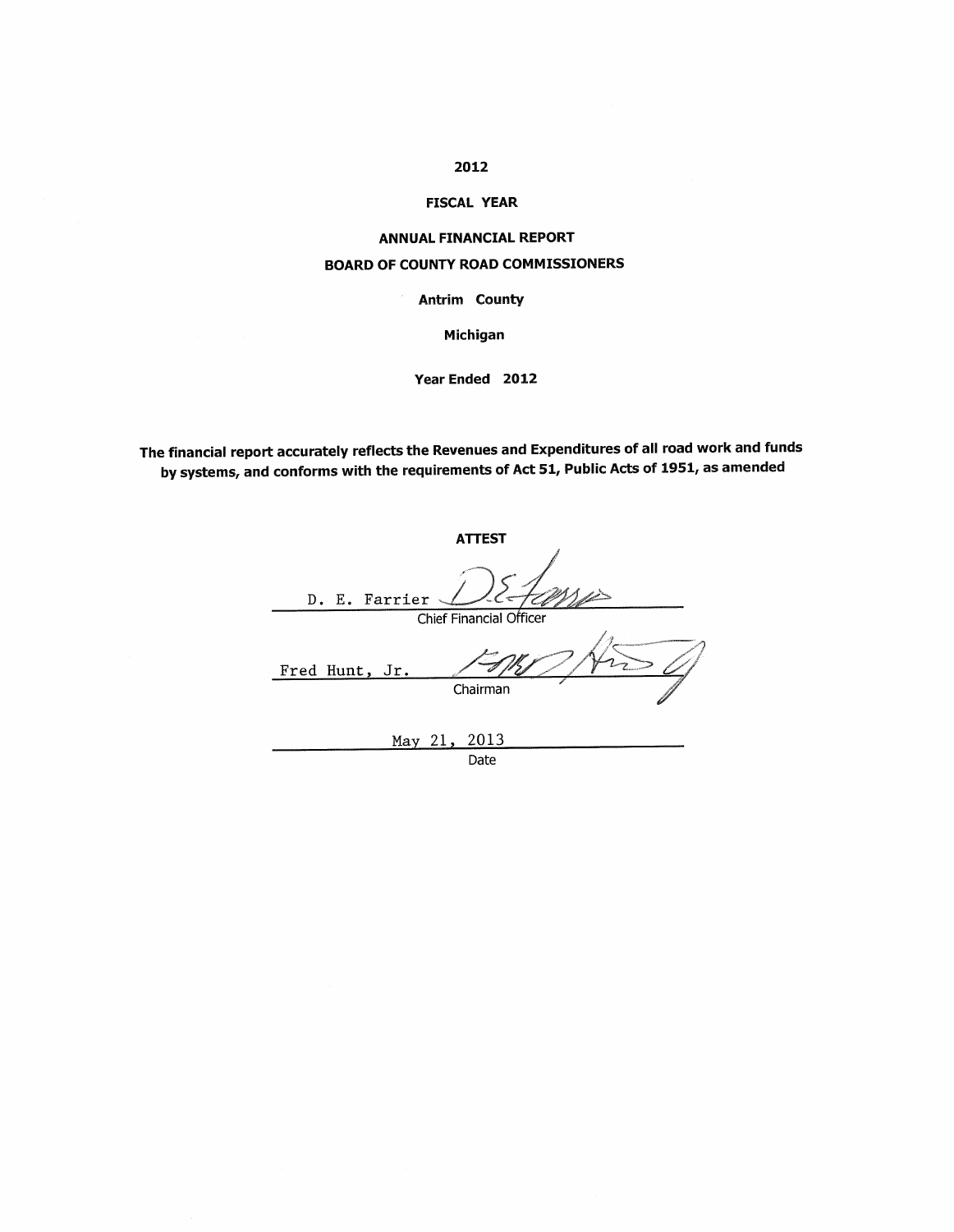**Year Ended - 2012**

**Start:** 01/01/2012 **End:** 12/31/2012

### **BALANCE SHEET**

## **Assets**

# **General Operating Fund**

| 1. Cash                                     | \$1,205,795.65 |
|---------------------------------------------|----------------|
| 2. Investments                              | 0.00           |
| 3. AccountsReceivable                       |                |
| a. Michigan Transportation Fund             | 486,483.37     |
| b. State Trunkline Maintenance              | 68,075.25      |
| c. State Transportation Department - Other  | 0.00           |
| d. Due on County Road Agreement             | 12,571.57      |
| e. Due on Special Assessement               | 0.00           |
| f. Sundry Accounts Receivable               | 43,327.31      |
| <b>Inventories/Pre-Paid Insurance/Other</b> |                |
|                                             | 0.00           |
| 4. Deferred Expense State Aid               | 466,432.74     |
| 5. Road Materials                           | 112,829.06     |
| 6. Equipment Materials and Parts            | 38,151.00      |
| 7. Prepaid Insurance                        | 0.00           |
| 8. Deferred Expense - Federal Aid           |                |
| 9. Other                                    | 0.00           |

**10. TOTAL ASSETS**

**\$2,433,665.95**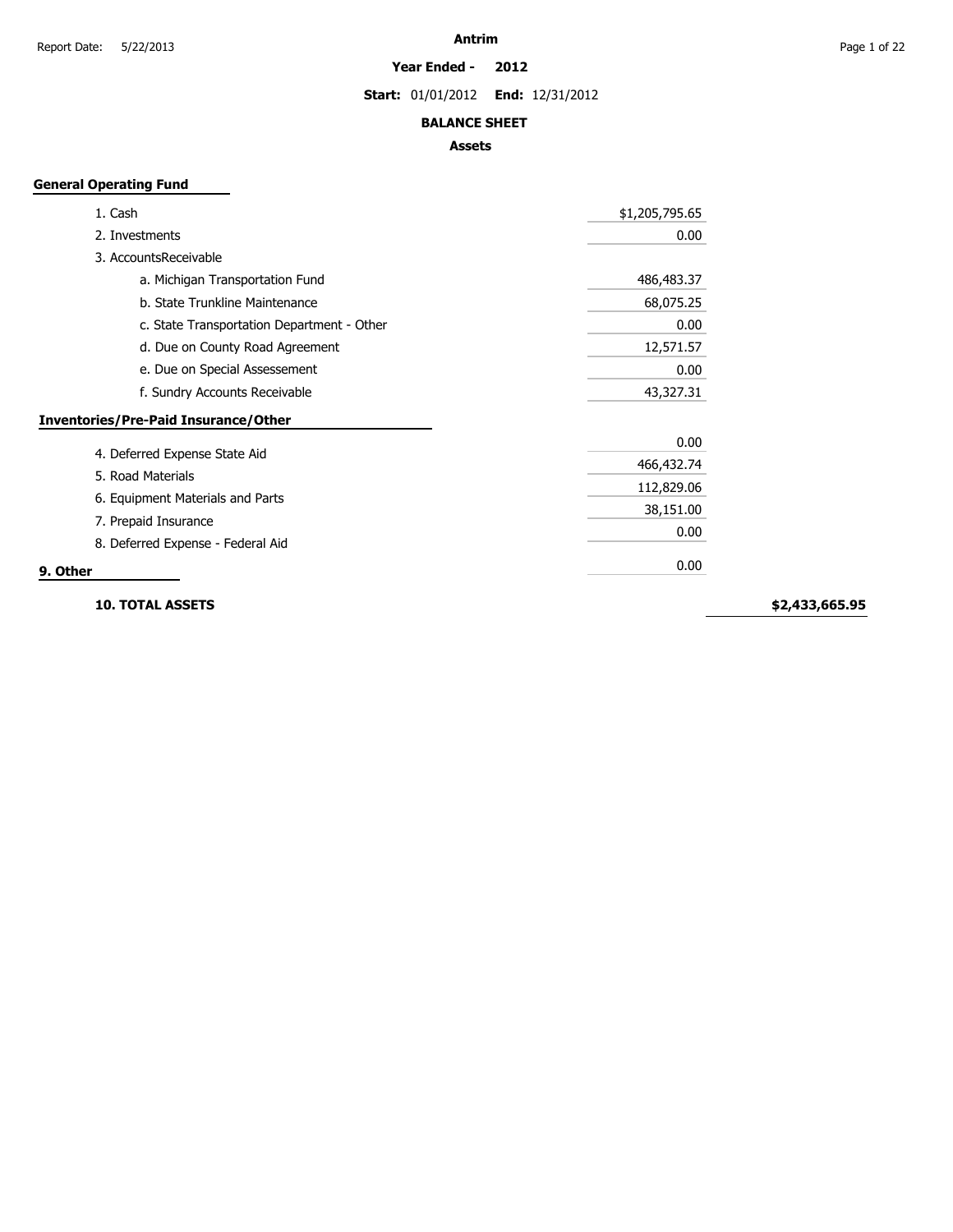**Year Ended - 2012**

**Start:** 01/01/2012 **End:** 12/31/2012

## **Liabilities and Fund Balances**

## **Liabilities**

| 11. Accounts Payable                                                                                                                                      | \$45,388.33  |
|-----------------------------------------------------------------------------------------------------------------------------------------------------------|--------------|
| 12. Notes Payable (Short Term                                                                                                                             | 0.00         |
| 13. Accrued Liability                                                                                                                                     | 69,226.12    |
| 14. Advances                                                                                                                                              | 160,902.00   |
| 15. Deferred Revenue - Special Assessment District                                                                                                        | 0.00         |
| 16. Deferred Revenue - EDF Forest Rd.(E)                                                                                                                  | 0.00         |
| 17. Deferred Revenue                                                                                                                                      | 0.00         |
| 18. Other                                                                                                                                                 | 0.00         |
| <b>Fund Balances</b>                                                                                                                                      |              |
| $\mathbf{A} \mathbf{A}$ $\mathbf{B}$ $\mathbf{A}$ $\mathbf{A}$ $\mathbf{B}$ $\mathbf{A}$ $\mathbf{B}$ $\mathbf{A}$ $\mathbf{B}$ $\mathbf{A}$ $\mathbf{A}$ | 1.827.559.95 |

| <b>23. TOTAL LIABILITIES AND FUND BALANCES</b> |               |  |
|------------------------------------------------|---------------|--|
| 22. Total Fund Balances                        | 2,158,149.50  |  |
| 21. County Road Commission Fund                | 317,259.59    |  |
| 20. Local Road Fund                            | 13,329.96     |  |
| 19. Primary Road Fund                          | כג בככי ידסיד |  |

**\$2,433,665.95**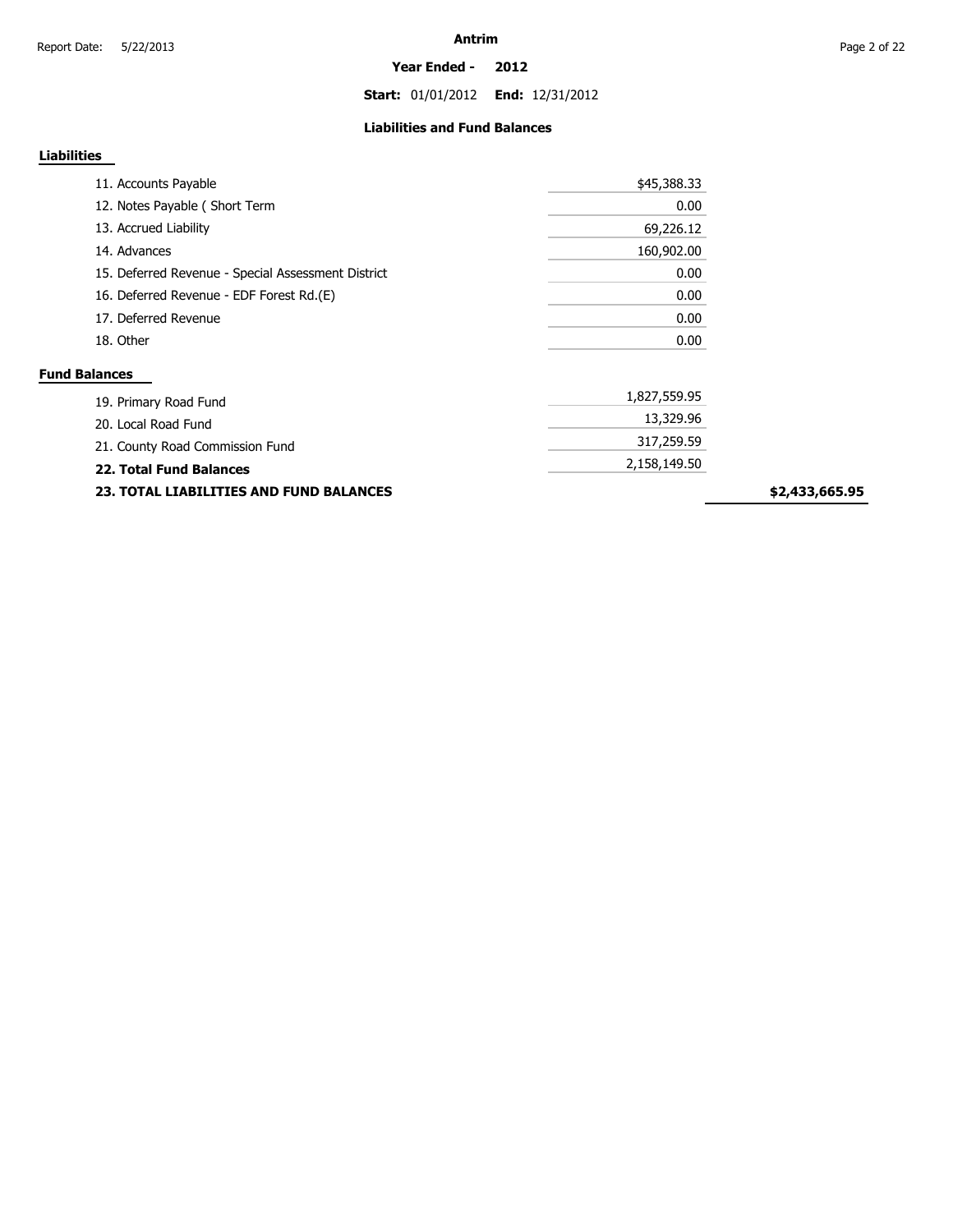#### **Year Ended - 2012**

**Start:** 01/01/2012 **End:** 12/31/2012

# **CAPITAL ASSETS ACCOUNT GROUP**

| Assets                                     | (A)                          | (B)           |                 |
|--------------------------------------------|------------------------------|---------------|-----------------|
| 24. Land                                   |                              | \$119,859.79  |                 |
| 25. Land Improvements                      | \$0.00                       |               |                 |
| 25 a.Less: Accumulated Depreciation        | 0.00                         | 0.00          |                 |
| 26. Depletable Assets                      | 70,886.00                    |               |                 |
| 26 a.Less: Accumulated Depreciation        | (70, 886.00)                 | 0.00          |                 |
| 27. Buildings                              | 2,470,420.85                 |               |                 |
| 27 a.Less: Accumulated Depreciation        | (1,048,921.75)               | 1,421,499.10  |                 |
| 28. Equipment - Road                       | 6,375,087.84                 |               |                 |
| 28 a.Less: Accumulated Depreciation        | (5,365,423.40)               | 1,009,664.44  |                 |
| 29. Equipment - Shop                       | 166,956.14                   |               |                 |
| 29 a.Less: Accumulated Depreciation        | (140, 469.18)                | 26,486.96     |                 |
| 30. Equipment - Engineers                  | 50,979.17                    |               |                 |
| 30 a.Less: Accumulated Depreciation        | (46,041.00)                  | 4,938.17      |                 |
| 31. Yard and Storage Equipment             | 943,748.54                   |               |                 |
| 31 a.Less: Accumulated Depreciation        | (921, 736.60)                | 22,011.94     |                 |
| 32. Office Equipment and Furniture         | 88,630.01                    |               |                 |
| 32 a.Less: Accumulated Depreciation        | (76, 553.29)                 | 12,076.72     |                 |
| 33. Infrastructure                         | 41,327,315.00                |               |                 |
| 33 a.Less: Accumulated Depreciation        | (15,830,118.00)              | 25,497,197.00 |                 |
| 34. Vehicles                               | 0.00                         |               |                 |
| 34 a.Less: Accumulated Depreciation        | 0.00                         | 0.00          |                 |
| 35. Construction Work in Progress          |                              | 0.00          |                 |
|                                            | 36. Total Assets             |               | \$28,113,734.12 |
| Equities                                   |                              |               |                 |
|                                            |                              |               |                 |
| 37. Plant and Equipment Equity             |                              |               |                 |
|                                            | 37 a.Primary                 | 0.00          |                 |
|                                            | 37 b.Local                   | 0.00          |                 |
|                                            | 37 c.Co. Road Comm.          | 2,616,537.12  |                 |
|                                            | 37 d.Infrastructure          | 25,497,197.00 | \$28,113,734.12 |
|                                            | <b>38. Total Equities</b>    |               |                 |
| <b>Long Term Debt</b>                      |                              |               |                 |
| 39. Bonds Payable (Act 51)                 |                              | 0.00          |                 |
| 40. Notes Payable (Act 143)                |                              | 0.00          |                 |
| 41. Vested Vacation and Sick Leave Payable |                              | 138,378.25    |                 |
| 42. Installment/Lease Purchase Payable     |                              | 0.00          |                 |
| 43. Other                                  |                              | 0.00          |                 |
|                                            | <b>44. Total Liabilities</b> |               | \$138,378.25    |
| <b>Fiduciary Fund</b>                      |                              |               |                 |
| 45. Deferred Compensation (Pension) Plan   |                              |               | \$0.00          |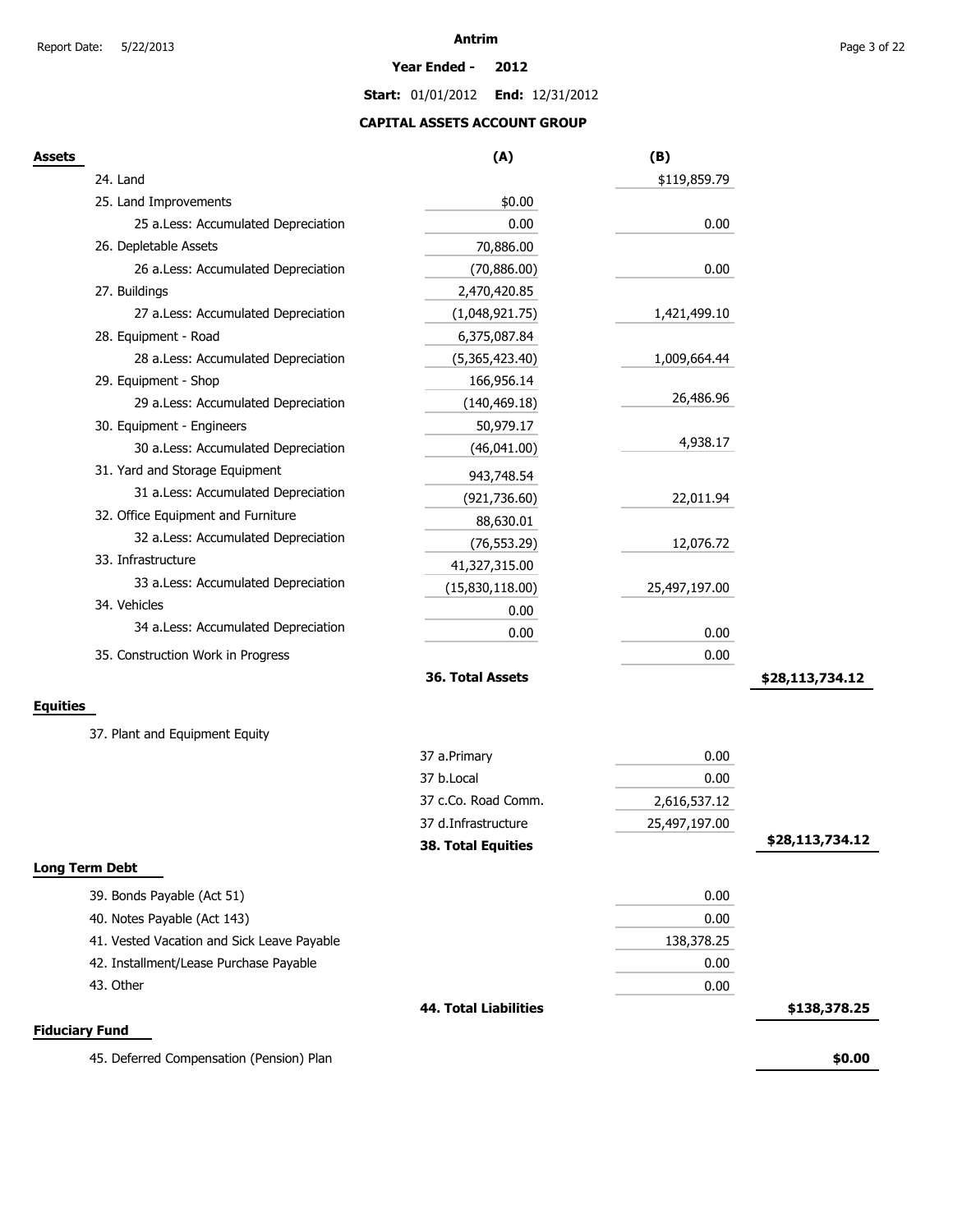**Year Ended - 2012**

**Start:** 01/01/2012 **End:** 12/31/2012

## **STATEMENT OF REVENUES**

|                                                             | <b>Primary Road</b><br><b>Fund</b><br>(P) | <b>Local Road</b><br><b>Fund</b><br>(L) | Co. Road<br><b>Comm. Fund</b><br>(C) | <b>Total</b><br>(T) |
|-------------------------------------------------------------|-------------------------------------------|-----------------------------------------|--------------------------------------|---------------------|
| <b>Taxes</b>                                                |                                           |                                         |                                      |                     |
| 46. County Wide Millage                                     | \$0.00                                    | \$0.00                                  | \$0.00                               | \$0.00              |
| 47. Other                                                   | 0.00                                      | 0.00                                    | 0.00                                 | 0.00                |
| 48. Total Taxes                                             | 0.00                                      | 0.00                                    | 0.00                                 | 0.00                |
| <b>Licenses and Permits</b>                                 |                                           |                                         |                                      |                     |
| 49. Specify                                                 | 0.00                                      | 0.00                                    | 35,826.11                            | 35,826.11           |
| <b>Federal Sources</b>                                      |                                           |                                         |                                      |                     |
| 50. Surface Tran. Program (STP)                             | 111,217.09                                | 0.00                                    | 0.00                                 | 111,217.09          |
| 51. C Funds - Federal                                       | 0.00                                      | 0.00                                    | 0.00                                 | 0.00                |
| 52. D Funds - Federal                                       | 0.00                                      | 0.00                                    | 0.00                                 | 0.00                |
| 53. Bridge                                                  | 0.00                                      | 0.00                                    | 0.00                                 | 0.00                |
| 54. High Priority                                           | 0.00                                      | 0.00                                    | 0.00                                 | 0.00                |
| 55. Other                                                   | 0.00                                      | 0.00                                    | 0.00                                 | 0.00                |
| 56. Total Federal Sources                                   | 111,217.09                                | 0.00                                    | 0.00                                 | 111,217.09          |
| <b>STATE SOURCES</b><br><b>Michigan Transportation Fund</b> |                                           |                                         |                                      |                     |
| 57. Engineering                                             | 5,918.52                                  | 4,081.48                                |                                      | 10,000.00           |
| 58. Snow Removal                                            | 142,876.37                                | 154,782.74                              |                                      | 297,659.11          |
| 59. Urban Road                                              | 0.00                                      | 0.00                                    |                                      | 0.00                |
| 60. Allocation                                              | 1,776,574.20                              | 1,225,145.74                            |                                      | 3,001,719.94        |
| 61. Total MTF                                               | 1,925,369.09                              | 1,384,009.96                            |                                      | 3,309,379.05        |
| <b>Other</b>                                                |                                           |                                         |                                      |                     |
| 62. Local Bridge                                            | 0.00                                      | 0.00                                    |                                      | 0.00                |
| 63. Other                                                   | 0.00                                      | 0.00                                    | 0.00                                 | 0.00                |
| 64. Total Other                                             | 0.00                                      | 0.00                                    | 0.00                                 | 0.00                |
| <b>Economic Development Fund</b>                            |                                           |                                         |                                      |                     |
| 65. Target Industries (A)                                   | 0.00                                      | 0.00                                    |                                      | 0.00                |
| 66. Urban congestion (C)                                    | 0.00                                      | 0.00                                    |                                      | $0.00\,$            |
| 67. Rural Primary (D)                                       | 0.00                                      | 0.00                                    |                                      | 0.00                |
| 68. Forest Road (E)                                         | 0.00                                      | 51,104.51                               |                                      | 51,104.51           |
| 69. Urban Area (F)                                          | 0.00                                      | 0.00                                    |                                      | 0.00                |
| 70. Other                                                   | 0.00                                      | 0.00                                    |                                      | 0.00                |
| 71. Total EDF                                               | 0.00                                      | 51,104.51                               |                                      | 51,104.51           |
| 72. Total State Sources                                     | \$1,925,369.09                            | \$1,435,114.47                          | \$0.00                               | \$3,360,483.56      |
|                                                             |                                           |                                         |                                      |                     |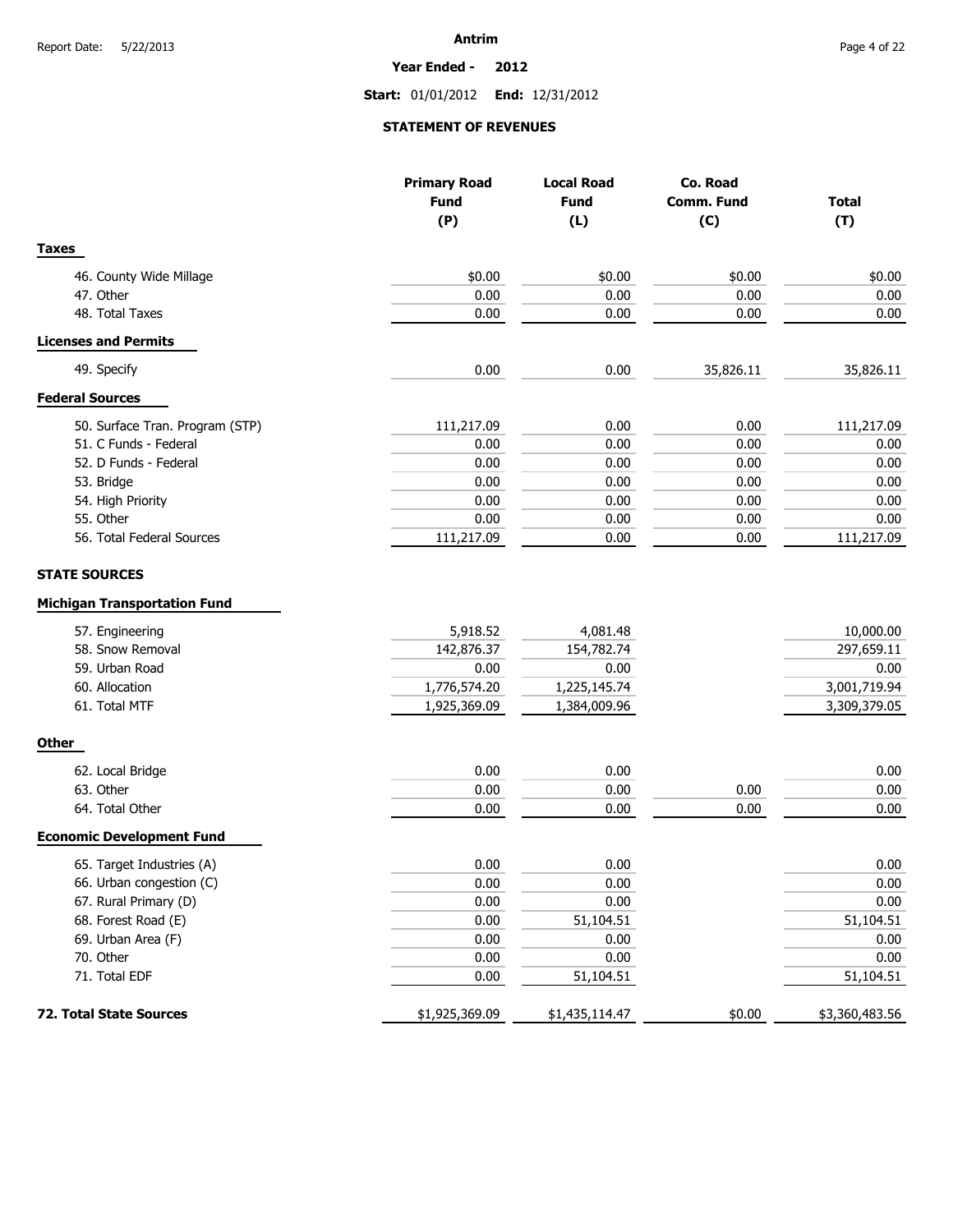**Year Ended - 2012**

**Start:** 01/01/2012 **End:** 12/31/2012

## **STATEMENT OF REVENUES**

|                                        | <b>Primary Road</b><br><b>Fund</b><br>(P) | <b>Local Road</b><br><b>Fund</b><br>(L) | Co. Road<br>Comm. Fund<br>(C) | <b>Total</b><br>(T) |
|----------------------------------------|-------------------------------------------|-----------------------------------------|-------------------------------|---------------------|
| <b>Contributions From Local Units</b>  |                                           |                                         |                               |                     |
| 73. City and Village                   | \$0.00                                    | \$0.00                                  | \$0.00                        | \$0.00              |
| 74. Township Contr.                    | 114,598.14                                | 1,003,932.72                            | 0.00                          | 1,118,530.86        |
| 75. Other                              | 0.00                                      | 0.00                                    | 7,224.93                      | 7,224.93            |
| 76. Total Contributions                | 114,598.14                                | 1,003,932.72                            | 7,224.93                      | 1,125,755.79        |
| <b>Charges for Service</b>             |                                           |                                         |                               |                     |
| 77. Trunkline Maintenance              | 0.00                                      |                                         | 634,586.75                    | 634,586.75          |
| 78. Trunkline Non-maintenance          | 0.00                                      |                                         | 0.00                          | 0.00                |
| 79. Salvage Sales                      | 0.00                                      | 0.00                                    | 7,088.40                      | 7,088.40            |
| 80. Other                              | 0.00                                      | 0.00                                    | 0.00                          | 0.00                |
| 81. Total Charges                      | 0.00                                      | 0.00                                    | 641,675.15                    | 641,675.15          |
| <b>Interest and Rents</b>              |                                           |                                         |                               |                     |
| 82. Interest Earned                    | 1,321.17                                  | 527.40                                  | 702.93                        | 2,551.50            |
| 83. Property Rentals                   | 0.00                                      | 0.00                                    | 0.00                          | 0.00                |
| 84. Total Interest/Rents               | 1,321.17                                  | 527.40                                  | 702.93                        | 2,551.50            |
| <b>Other</b>                           |                                           |                                         |                               |                     |
| 85. Special Assessments                | 0.00                                      | 0.00                                    | 0.00                          | 0.00                |
| 86. Land and Bldg. Sales               | 0.00                                      | 0.00                                    | 0.00                          | 0.00                |
| 87. Sundry Refunds                     | 0.00                                      | 0.00                                    | 0.00                          | 0.00                |
| 88. Gain (Loss) Equip. Disp.           | 0.00                                      | 0.00                                    | (2,473.01)                    | (2,473.01)          |
| 89. Contributions from Private Sources | 0.00                                      | 0.00                                    | 0.00                          | 0.00                |
| 90. Other                              | 0.00                                      | 0.00                                    | 70.00                         | 70.00               |
| 91. Total Other                        | 0.00                                      | 0.00                                    | (2,403.01)                    | (2,403.01)          |
| <b>Other Financing Sources</b>         |                                           |                                         |                               |                     |
| 92. County Appropriation               | 0.00                                      | 0.00                                    | 0.00                          | 0.00                |
| 93. Bond Proceeds                      | 0.00                                      | 0.00                                    | 0.00                          | 0.00                |
| 94. Note Proceeds                      | $0.00\,$                                  | 0.00                                    | 0.00                          | 0.00                |
| 95. Inst. Purch./Leases                | 0.00                                      | 0.00                                    | 0.00                          | 0.00                |
| 96. Total Other Fin. Sources           | 0.00                                      | 0.00                                    | 0.00                          | 0.00                |
| 97. TOTAL REVENUE AND OTHER            |                                           |                                         |                               |                     |
| <b>FINANCING SOURCES</b>               | \$2,152,505.49                            | \$2,439,574.59                          | \$683,026.11                  | \$5,275,106.19      |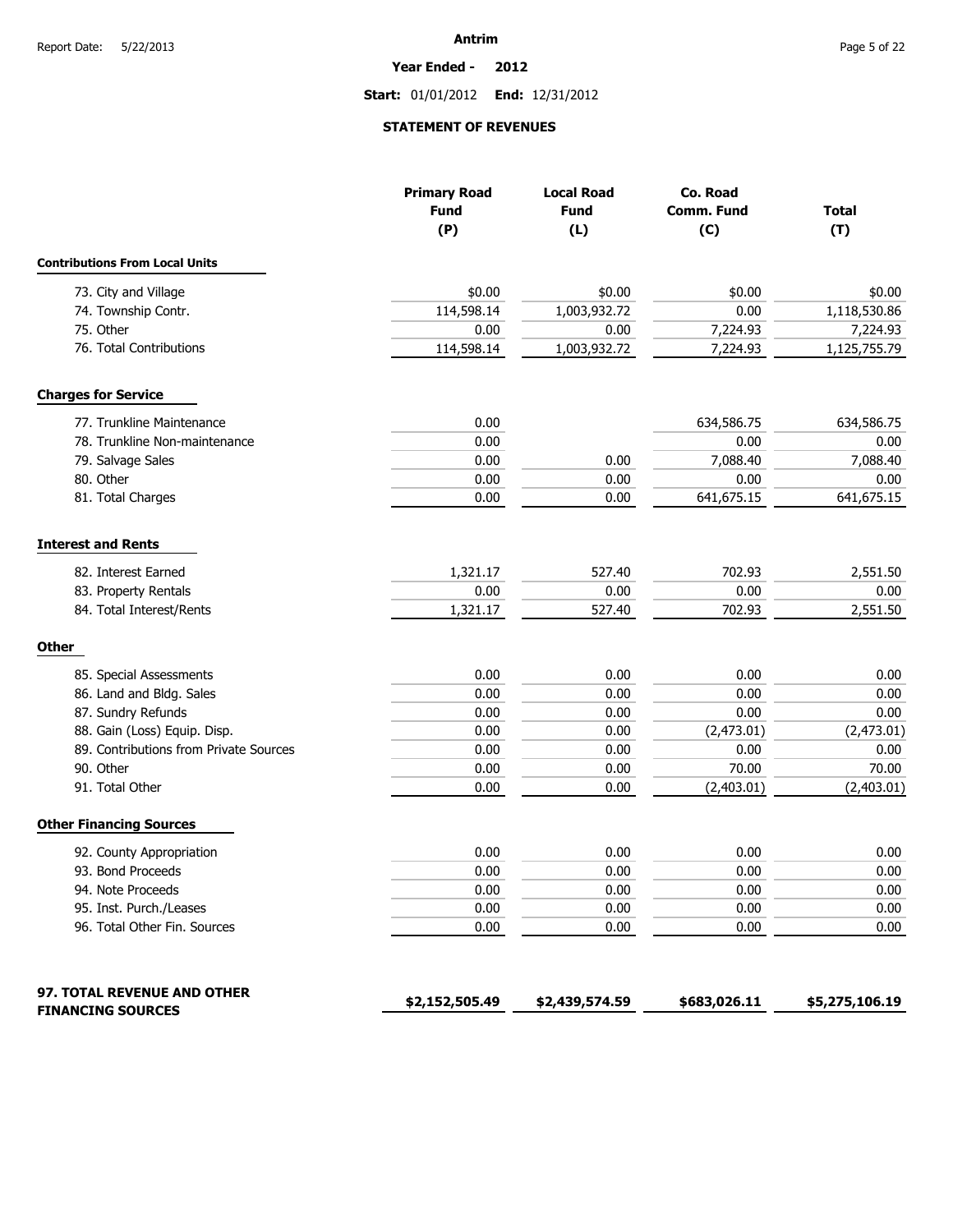**Year Ended - 2012**

**Start:** 01/01/2012 **End:** 12/31/2012

# **STATEMENT OF EXPENDITURES**

|                                                            | <b>Primary Road</b> | <b>Local Road</b> | Co. Road   |              |
|------------------------------------------------------------|---------------------|-------------------|------------|--------------|
|                                                            | <b>Fund</b>         | <b>Fund</b>       | Comm. Fund | <b>Total</b> |
|                                                            | (P)                 | (L)               | (C)        | (T)          |
| <b>Construction/Capacity Improvement</b>                   |                     |                   |            |              |
| 98. Roads                                                  | \$0.00              | \$0.00            |            | \$0.00       |
| 99. Structures                                             | 0.00                | 0.00              |            | 0.00         |
| 100. Roadside Parks                                        | 0.00                | 0.00              |            | 0.00         |
| 101. Special Assessments                                   | 0.00                | 0.00              |            | 0.00         |
| 102. Other                                                 | 0.00                | 0.00              |            | 0.00         |
| 103. Total Construction/Cap. Imp.                          | 0.00                | 0.00              |            | 0.00         |
| <b>Preservation - Structural Improvements</b>              |                     |                   |            |              |
| 104. Roads                                                 | 119,983.92          | 813,375.74        |            | 933,359.66   |
| 105. Structures                                            | 0.00                | 0.00              |            | 0.00         |
| 106. Safety Projects                                       | 0.00                | 0.00              |            | 0.00         |
| 107. Roadside Parks                                        | 0.00                | 0.00              |            | 0.00         |
| 108. Special Assessments                                   | 0.00                | 0.00              |            | 0.00         |
| 109. Other                                                 | 0.00                | 0.00              |            | 0.00         |
| 110. Total Preservation - Struct. Imp.                     | 119,983.92          | 813,375.74        |            | 933,359.66   |
| <b>Maintenence</b>                                         |                     |                   |            |              |
| 111. Roads                                                 | 625,131.07          | 1,412,062.68      |            | 2,037,193.75 |
| 112. Structures                                            | 4,347.10            | 2,188.85          |            | 6,535.95     |
| 113. Roadside Parks                                        | 0.00                | 0.00              |            | 0.00         |
| 114. Winter Maintenance                                    | 414,596.57          | 450,224.59        |            | 864,821.16   |
| 115. Traffic Control                                       | 36,030.38           | 34,295.31         |            | 70,325.69    |
| 116. Total Maintenance                                     | 1,080,105.12        | 1,898,771.43      |            | 2,978,876.55 |
| 117. Total Construction., Preservation And<br>Maintenance. | 1,200,089.04        | 2,712,147.17      |            | 3,912,236.21 |
|                                                            |                     |                   |            |              |
| Other                                                      |                     |                   |            |              |
| 118. Trunkline Maintenance                                 | 0.00                |                   | 634,658.94 | 634,658.94   |
| 110 Tumbling New mointenance                               | 0.00                |                   | 1.450A     | 1.450A       |

|                           | 119. Trunkline Non-maintenance | 0.00           |                | 4,450.04     | 4,450.04       |
|---------------------------|--------------------------------|----------------|----------------|--------------|----------------|
|                           | 120. Administrative Expense    | 110,347.26     | 249,379.83     |              | 359,727.09     |
| 121. Equipment - Net      |                                | 8,563.83       | 22,394.15      | 6,473.32     | 37,431.30      |
| 122. Capital Outlay - Net |                                | 0.00           | 0.00           | 310,150.97   | 310,150.97     |
|                           | 123. Debt Principal Payment    | 0.00           | 0.00           | 0.00         | 0.00           |
| 124. Interest Expense     |                                | 0.00           | 0.00           | 0.00         | 0.00           |
| 125. Drain Assessment     |                                | 0.00           | 0.00           | 0.00         | 0.00           |
| 126. Other                |                                | 0.00           | 0.00           | 0.00         | 0.00           |
| 127. Total Other          |                                | 118,911.09     | 271,773.98     | 955,733.27   | 1,346,418.34   |
| 128. Total Expenditures   |                                | \$1,319,000.13 | \$2,983,921.15 | \$955,733.27 | \$5,258,654.55 |
|                           |                                |                |                |              |                |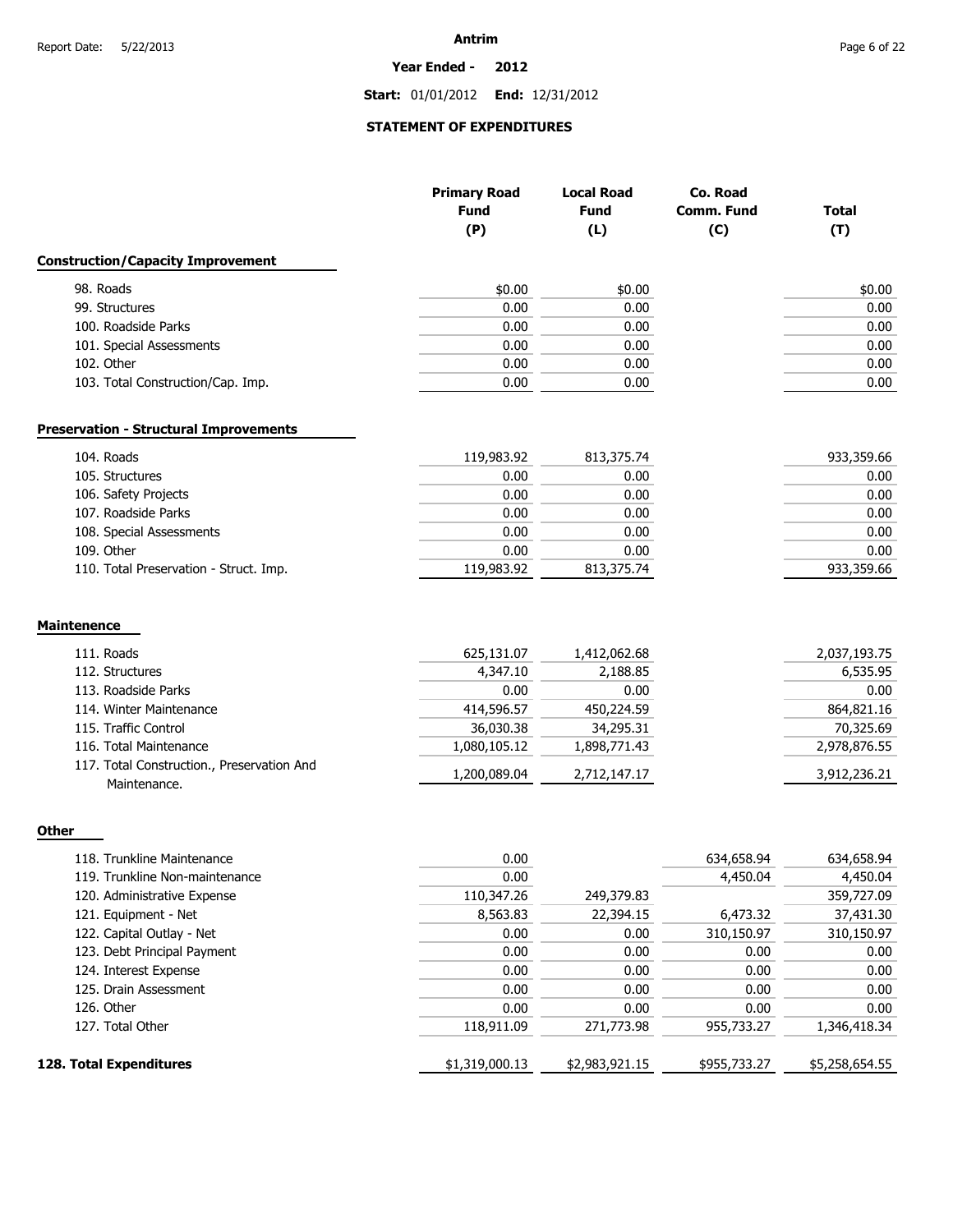#### **Year Ended - 2012**

**Start:** 01/01/2012 **End:** 12/31/2012

# **STATEMENT OF CHANGES IN FUND BALANCES**

| <b>Primary Road</b><br><b>Fund</b><br>(P) | <b>Local Road</b><br><b>Fund</b><br>(L) | Co. Road<br><b>Comm. Fund</b><br>(C) | <b>Total</b><br>(T) |
|-------------------------------------------|-----------------------------------------|--------------------------------------|---------------------|
|                                           |                                         |                                      |                     |
| \$2,152,505.49                            | \$2,439,574.59                          | \$683,026.11                         | \$5,275,106.19      |
| 1,319,000.13                              | 2,983,921.15                            | 955,733.27                           | 5,258,654.55        |
| 833,505.36                                | (544, 346.56)                           | (272, 707.16)                        | 16,451.64           |
|                                           |                                         |                                      | 0.00                |
| 0.00                                      | 0.00                                    |                                      | 0.00                |
| 0.00                                      | 0.00                                    |                                      | 0.00                |
| (115,000.00)                              | 115,000.00                              |                                      | 0.00                |
| 718,505.36                                | (429, 346.56)                           | (272, 707.16)                        | 16,451.64           |
| 1,109,054.59                              | 442,676.52                              | 589,966.75                           | 2,141,697.86        |
| 0.00                                      | 0.00                                    | 0.00                                 | 0.00                |
| 1,109,054.59                              | 442,676.52                              | 589,966.75                           | 2,141,697.86        |
| 0.00                                      | 0.00                                    | 0.00                                 | 0.00                |
| \$1,827,559.95                            | \$13,329.96                             | \$317,259.59                         | \$2,158,149.50      |
|                                           | (115,000.00)                            | 115,000.00                           |                     |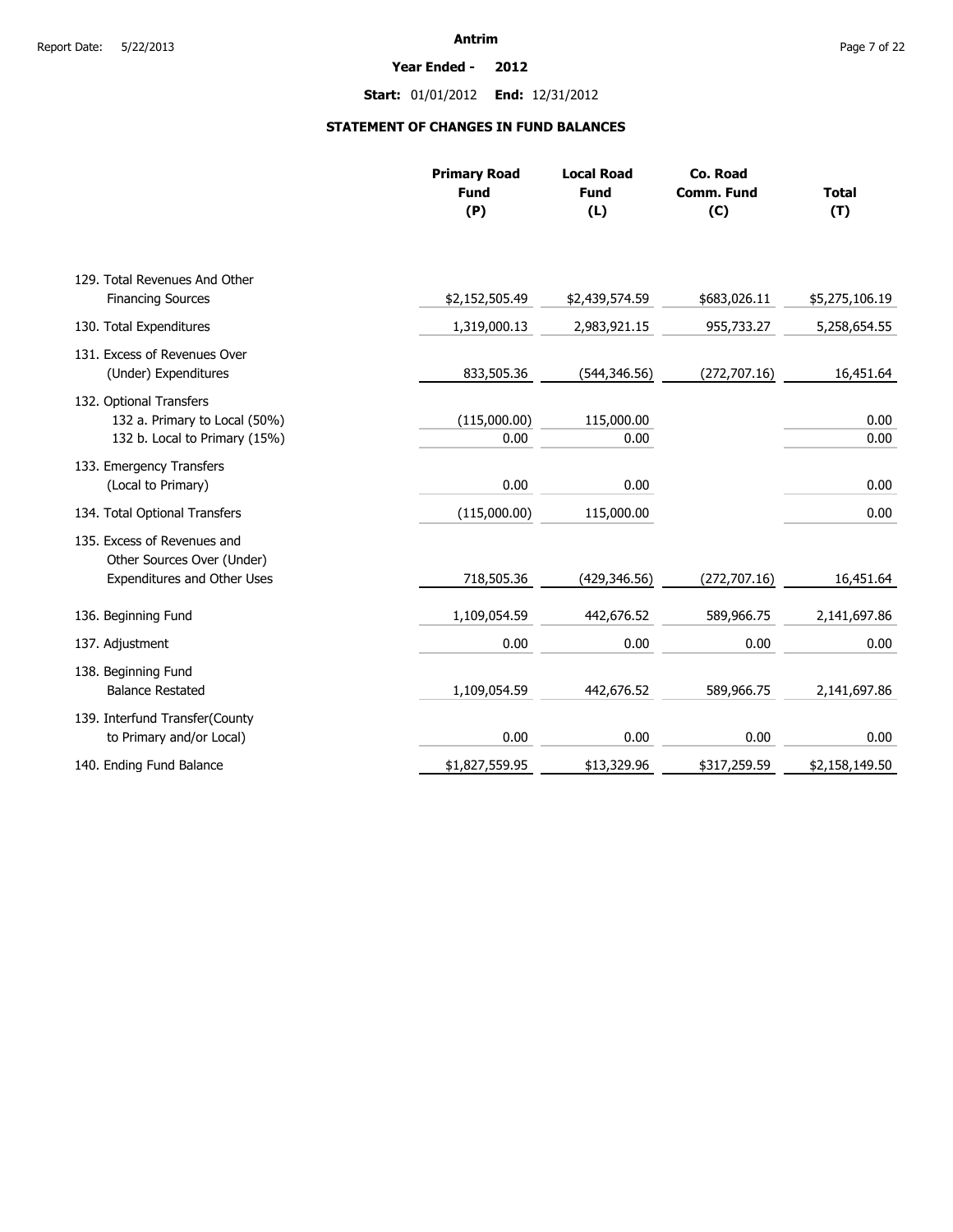**Year Ended - 2012**

**Start:** 01/01/2012 **End:** 12/31/2012

## **EQUIPMENT EXPENSE**

### Direct Equipment Expense

|                   | \$173,559.19 |            |
|-------------------|--------------|------------|
|                   | 247,721.66   |            |
|                   | 310,541.62   |            |
| 144. Total Direct |              | 731,822.47 |
|                   |              | 443,080.23 |
|                   |              |            |
|                   | 0.00         |            |
|                   | 359,541.23   |            |
|                   |              |            |

**148. Total Operating**

\$359,541.23

# **149. TOTAL EQUIPMENT EXPENSE**

\$1,534,443.93

## **Equipment Rental Credits:**

|                                            | <b>Primary</b> | Local      | <b>County</b> | <b>Total</b> |
|--------------------------------------------|----------------|------------|---------------|--------------|
| 150. Construction/Capacity Improvement     | 0.00           | 0.00       |               | 0.00         |
| 151. Preservation - Structural Improvement | 12,192.15      | 101,515.37 |               | 113,707.52   |
| 152. Maintenance                           | 330,306.19     | 794,107.59 |               | 1,124,413.78 |
| 153. Inventory Operations                  | 0.00           | 0.00       | 48,552.34     | 48,552.34    |
| <b>154. MDOT</b>                           | 0.00           |            | 177,306.54    | 177,306.54   |
| 155. Other Reimbursable Charges            | 0.00           | 0.00       | 14,949.85     | 14,949.85    |
| 156. All Other Charges                     | 0.00           | 0.00       | 18,082.60     | 18,082.60    |
| 157. Total Equipment Rental Credits        | 342,498.34     | 895,622.96 | 258,891.33    | 1,497,012.63 |
|                                            | (A)            | (B)        | (C)           | (D)          |
| 158. (Gain) or Loss on Usage of Equipment  |                |            |               | 37,431.30    |

# **PRORATION OF EQUIPMENT USAGE GAIN OR LOSS**

## (Net Equipment Expense)

| 159. Equipment Rental Credits         | \$342,498.34 | \$895,622.96 | \$258,891.33 | \$1,497,012.63 |
|---------------------------------------|--------------|--------------|--------------|----------------|
|                                       | (A)          | (B)          | (C)          | (D)            |
| 160. Percent of Total                 | 22.88%       | 59.83 %      | 17.29 %      | 100.00 %       |
| 161. Prorated Total Equipment Expense | 351,062.17   | 918,017.11   | 265,364.65   | 1,534,443.93   |
| 162. Prorated Gain/Loss On Usage      | 8,563.83     | 22,394.15    | 6,473.32     | 37,431.30      |
| (Net Equipment Expense)               |              |              |              |                |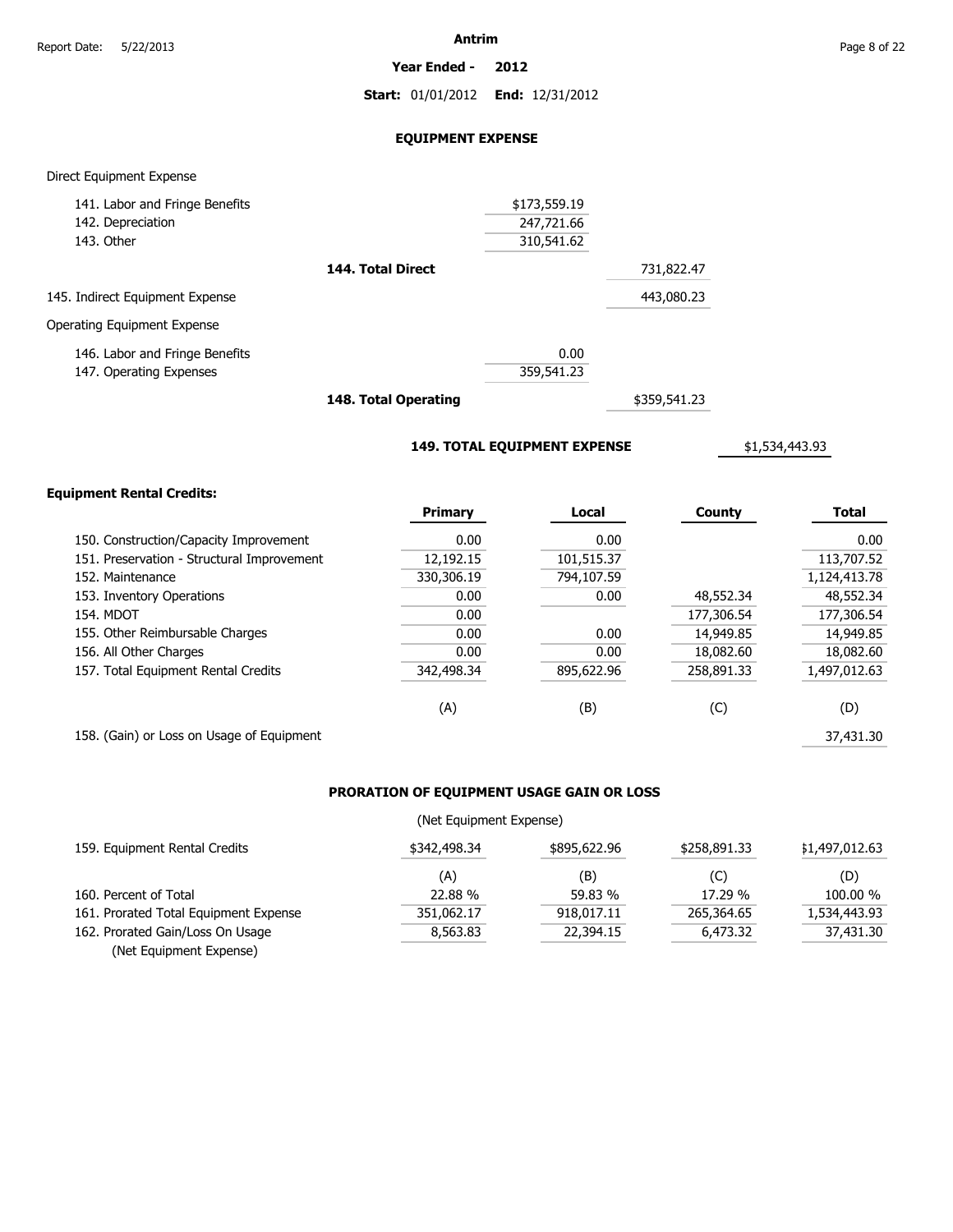# **Year Ended - 2012**

# **Start:** 01/01/2012 **End:** 12/31/2012

# **DISTRIBUTIVE EXPENSE - FRINGE BENEFITS**

|                                         | <b>Total Labor</b> |                           | <b>Distributive</b> |
|-----------------------------------------|--------------------|---------------------------|---------------------|
|                                         | Charge             |                           | Calc.               |
| 163. Primary Construction/Cap. Imp.     | \$0.00             |                           | \$0.00              |
| 164. Primary Preservation - Struct Imp. | 5,749.54           |                           | 5,849.46            |
| 165. Primary Maintenance                | 194,819.29         |                           | 198,205.06          |
| 166. Local Construction/Cap. Imp.       | 0.00               |                           | 0.00                |
| 167. Local Preservation - Struct. Imp.  | 43,739.20          |                           | 44,499.34           |
| 168. Local Maintenance                  | 335,080.17         |                           | 340,903.54          |
| 169. Inventory                          | 12,531.90          |                           | 0.00                |
| 170. Equipment Expense - Direct         | 86,032.02          |                           | 87,527.17           |
| 171. Equipment Expense - Indirect       | 73,413.98          |                           | 74,689.84           |
| 172. Equipment Expense - Operating      | 0.00               |                           | 0.00                |
| 173. Administration                     | 183,099.59         |                           | 159,408.11          |
| 174. State Trunkline Maintenance        | 151,264.90         |                           |                     |
| 175. Sundry Account Rec.                | 8,734.83           |                           |                     |
| 176. Capital Outlay                     | 3,324.10           |                           | 3,381.86            |
| 177. Other                              | 336,320.68         |                           | 67,180.06           |
| 178. Total Payroll                      | \$1,434,110.20     |                           |                     |
| 179. Less Applicable Payroll            | (442,819.83)       |                           |                     |
| 180. Total Applicable Labor Cost        | \$991,290.37       | <b>Total Distributive</b> | \$981,644.44        |

|                                 | 709-714<br>Vacation<br><b>Holidav</b><br><b>Sick Leave</b><br>Longevity | 719<br><b>Workers</b><br>Comp.<br><b>Insurance</b> | $715 - 718$<br>Soc. Sec.<br><b>Retirement</b> | 716<br>Health<br><b>Insurance</b> | 717<br>Life and<br><b>Disability</b><br><b>Insurance</b> | 720 - 725<br><b>Other</b> | <b>Distributive</b><br><b>Total Calc.</b> |
|---------------------------------|-------------------------------------------------------------------------|----------------------------------------------------|-----------------------------------------------|-----------------------------------|----------------------------------------------------------|---------------------------|-------------------------------------------|
| 181. Total Fringe Benefits      | \$145,602.65                                                            | \$272.98                                           | \$549,710.34                                  | \$455,266.42                      | \$16,631.20                                              | \$0.00                    | \$1,167,483.59                            |
| 182. Less: Benefits Recovered   | (26,983.84)                                                             | (2,824.76)                                         | (83, 869.21)                                  | (70, 414.45)                      | (1,746.89)                                               | 0.00                      | (185, 839.15)                             |
| 183. Less: Refunds              | 0.00                                                                    | 0.00                                               | 0.00                                          | 0.00                              | 0.00                                                     | 0.00                      | 0.00                                      |
| 184. Benefits to be Distributed | 118,618.81                                                              | (2,551.78)                                         | 465,841.13                                    | 384,851.97                        | 14,884.31                                                | 0.00                      | 981,644.44                                |
| 185. Applicable Labor Cost      | 808,190.78                                                              | 991,290.37                                         | 991,290.37                                    | 991,290.37                        | 991,290.37                                               | 0.00                      |                                           |
| 186. Factor                     | 0.146771                                                                | (0.002574)                                         | 0.469934                                      | 0.388233                          | 0.015015                                                 | 0.000000                  | 1.017379                                  |
|                                 |                                                                         |                                                    |                                               |                                   |                                                          |                           |                                           |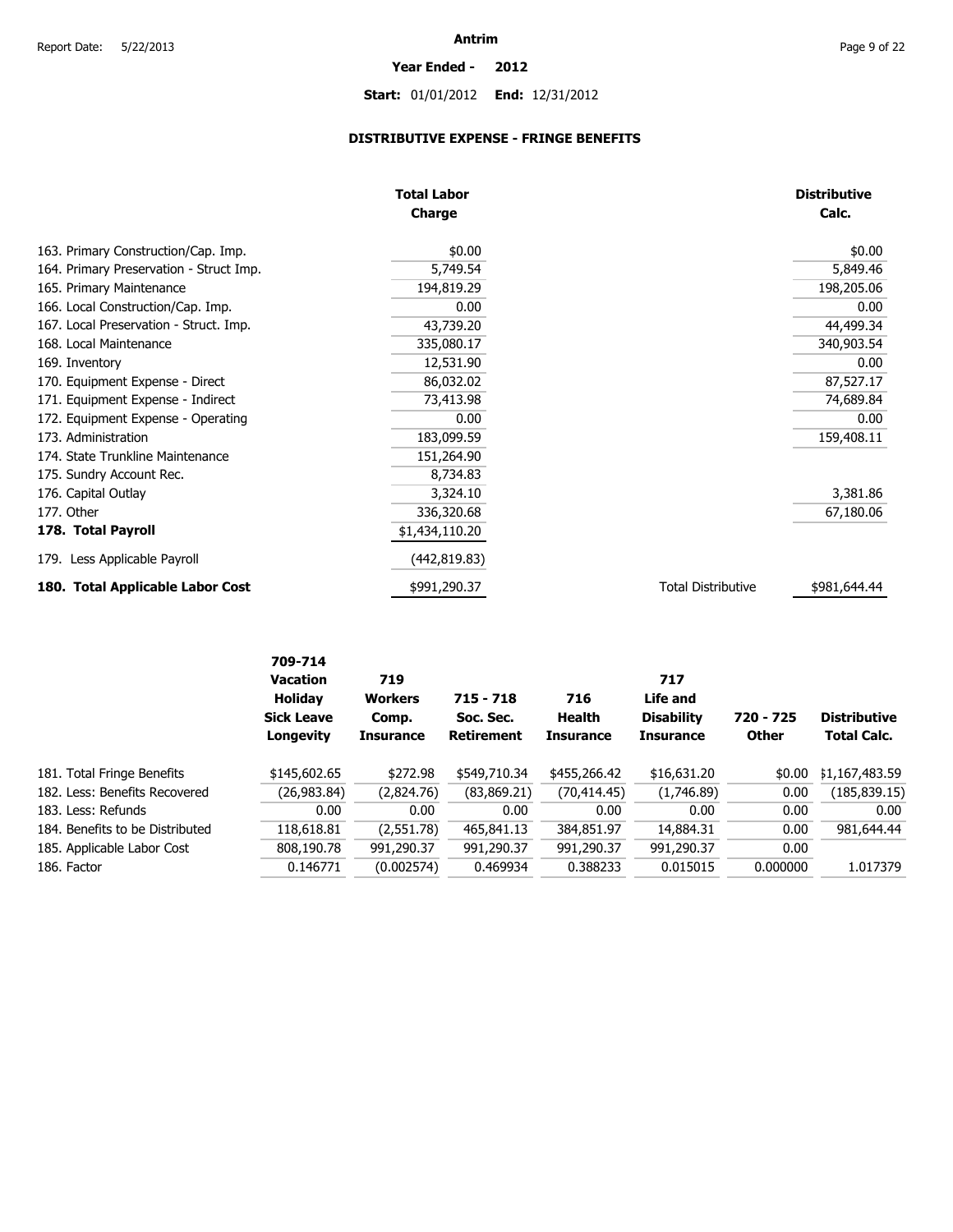# **Year Ended - 2012**

**Start:** 01/01/2012 **End:** 12/31/2012

# **DISTRIBUTIVE EXPENSE - OVERHEAD**

**Account No. 705 - 957** 

|                                         | Cost of<br><b>Operations</b> | <b>Distributed</b><br><b>Total</b> |
|-----------------------------------------|------------------------------|------------------------------------|
| 187. Primary Construction/Cap. Imp.     | \$0.00                       | \$0.00                             |
| 188. Primary Preservation - Struct Imp. | 115,113.63                   | 4,870.29                           |
| 189. Primary Maintenance                | 1,036,262.30                 | 43,842.82                          |
| 190. Local Construction/Cap. Imp.       | 0.00                         | 0.00                               |
| 191. Local Preservation - Struct. Imp.  | 780,359.81                   | 33,015.93                          |
| 192. Local Maintenance                  | 1,821,697.88                 | 77,073.55                          |
| 193. Other                              | 0.00                         | 0.00                               |
| 194. TOTAL                              | \$3,753,433.62               | \$158,802.59                       |

|                                | 790               | 791              |              | 716              |              |              |
|--------------------------------|-------------------|------------------|--------------|------------------|--------------|--------------|
|                                | <b>Small</b>      | <b>Inventory</b> | 882          | Health           |              |              |
|                                | <b>Road Tools</b> | Adjustment       | Liabilitv    | <b>Insurance</b> | Other        | <b>Total</b> |
| 195. Expenses Distributed      | 3,468.01          | (2.444.19)       | 12,985.00    | 0.00             | 144,793.77   | \$158,802.59 |
| 196. Applicable Operation Cost | 3,753,433.62      | 3,753,433.62     | 3,753,433.62 | 3,753,433.62     | 3,753,433.62 |              |
| 197. Factor                    | 0.000924          | (0.000651)       | 0.003459     | 0.000000         | 0.038576     | \$0.042308   |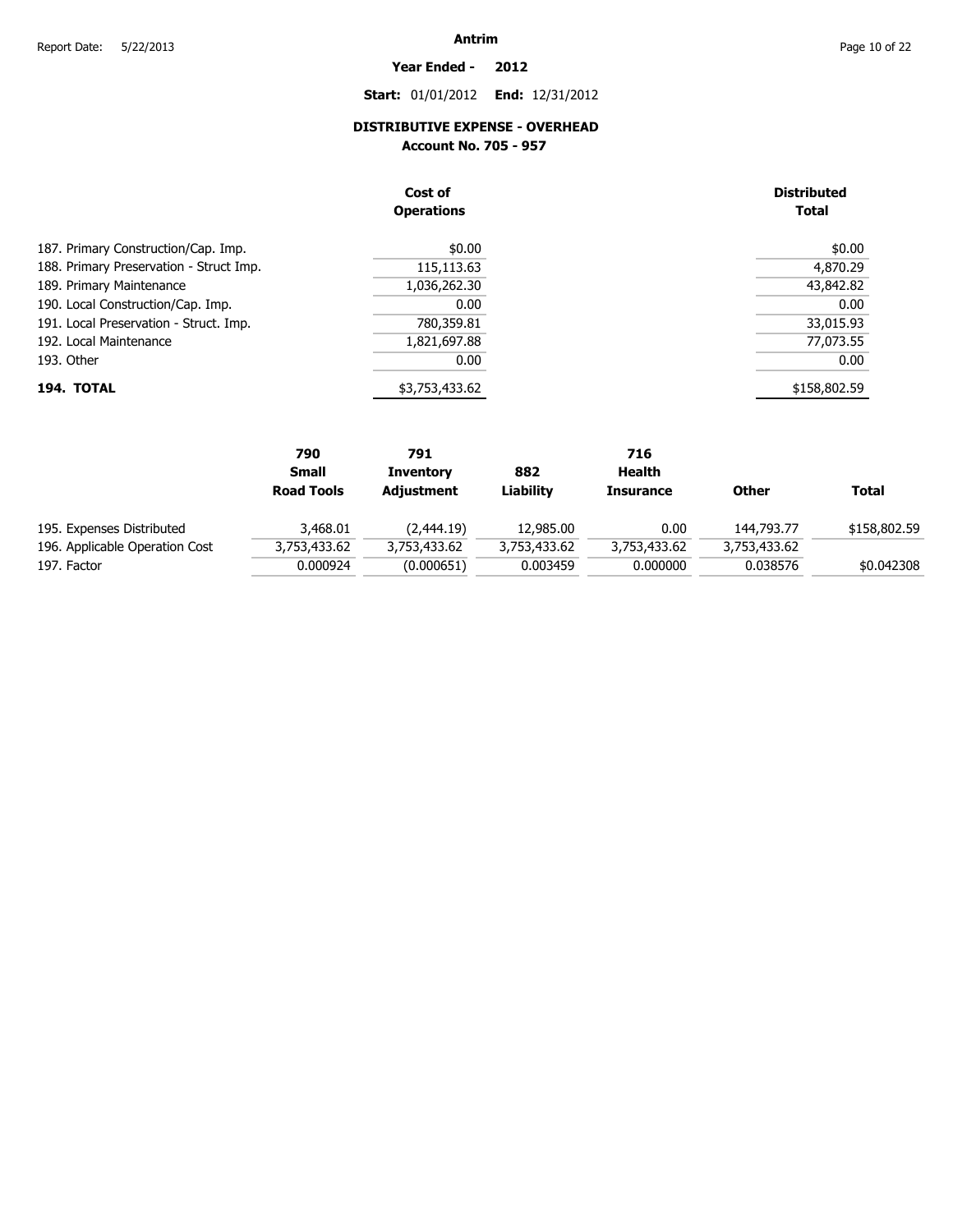#### **Year Ended - 2012**

# **Start:** 01/01/2012 **End:** 12/31/2012

# **ANALYSIS OF CONSTRUCTION AND MAINTENANCE**

Optional for noncontract counties

|                            | <b>Performed by County</b> |                |                | <b>Performed by Contractor</b> |                | <b>Totals</b>  |
|----------------------------|----------------------------|----------------|----------------|--------------------------------|----------------|----------------|
|                            | <b>Primary</b>             | Local          | <b>Primary</b> | Local                          | <b>Primary</b> | Local          |
| 198. Constr/Cap. Imp.      | \$0.00                     | \$0.00         | \$0.00         | \$0.00                         | \$0.00         | \$0.00         |
| 199. Preser - Struct. Imp. | 43,400.92                  | 393,875.74     | 76,583.00      | 419,500.00                     | 119,983.92     | 813,375.74     |
| 200. Special Assessment    | 0.00                       | 0.00           | 0.00           | 0.00                           | 0.00           | 0.00           |
| 201. Maintenance           | 1,080,105.12               | 1,671,705.43   | 0.00           | 227,066,00                     | 1,080,105.12   | 1,898,771.43   |
| 202. Total                 | \$1,123,506.04             | \$2,065,581.17 | \$76,583.00    | \$646,566.00                   | \$1,200,089.04 | \$2,712,147.17 |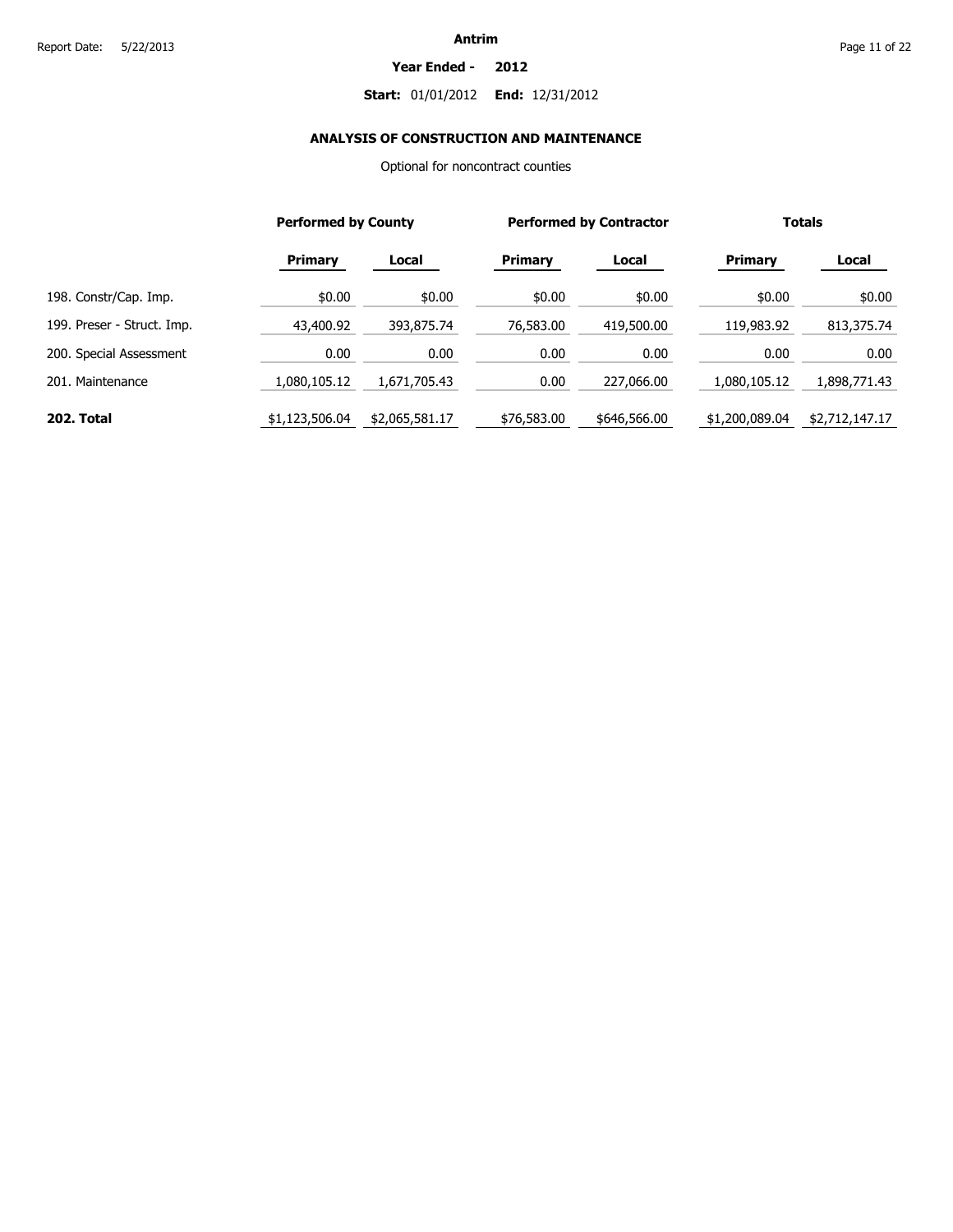#### **Year Ended - 2012**

**Start:** 01/01/2012 **End:** 12/31/2012

# **ANALYSIS OF ACCOUNTS RECEIVABLE**

Optional for noncontract counties

|                                    | <b>Trunkline</b>   | <b>MDOT</b>  |
|------------------------------------|--------------------|--------------|
|                                    | <b>Maintenance</b> | <b>Other</b> |
| 203. Labor                         | \$151,264.90       | \$0.00       |
| 204. Fringe Benefits               | 158,943.27         | 0.00         |
| 205. Equipment Rental              | 177,306.54         | 0.00         |
| 206. Materials                     | 41,565.07          | 52,353.44    |
| 207. Handling Charges              | 0.00               | 0.00         |
| 208. Overhead                      | 69,444.58          | 0.00         |
| 209. Other                         | 36,134.58          | 0.00         |
| 210. Total Charges for Current Yea | \$634,658.94       | \$52,353.44  |
| 211. Beginning Balance             | 49,042.59          | 0.00         |
| 212. Sub-Total                     | 683,701.53         | 52,353.44    |
| 213. Less Credits                  | (615, 626.28)      | (52, 353.44) |
| 214. Ending Balance                | \$68,075.25        | \$0.00       |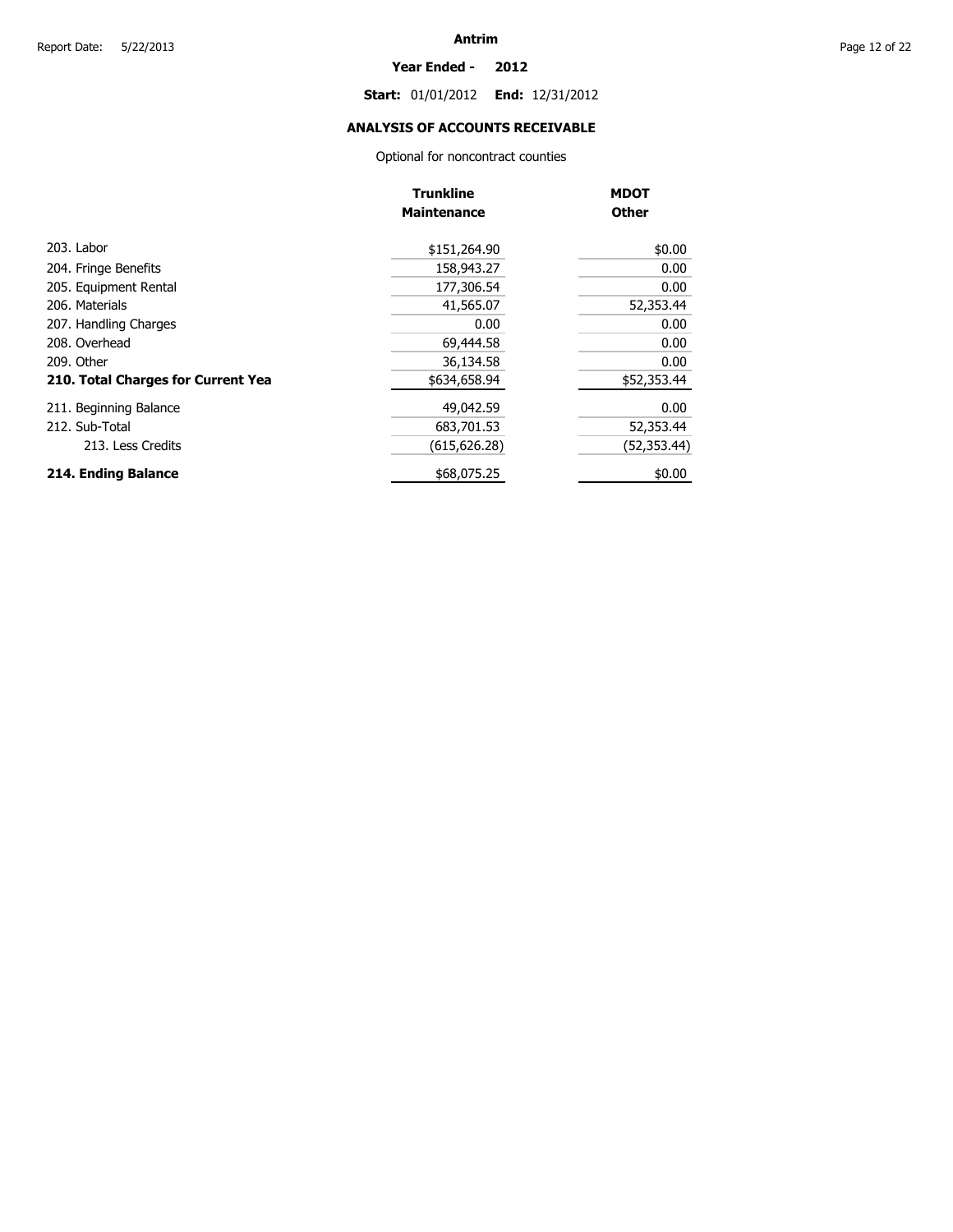#### **Year Ended - 2012**

**Start:** 01/01/2012 **End:** 12/31/2012

# **SCHEDULE OF CAPITAL OUTLAY**

| 215. Land and Improvements (971 - 974) | \$61,609.74  |  |
|----------------------------------------|--------------|--|
| 216. Buildings (975)                   | 0.00         |  |
| 217. Equipment Road (976, 981)         | 549,877.74   |  |
| 218. Equipment Shop (977)              | 5,374.40     |  |
| 219. Equipment Engineers (978)         | 0.00         |  |
| 220. Yard and Storage Equipment (979)  | 14,690.76    |  |
| 221. Equipment Office (980)            | 1,514.97     |  |
| 222. Depletable Assets (987)           | 0.00         |  |
| 223. Total Capital Outlay:             | \$633,067.61 |  |

|                                           | <b>Primary</b> | Local  | County        | <b>Total</b> |
|-------------------------------------------|----------------|--------|---------------|--------------|
| 224. Total Capital Outlay:                | 0.00           | 0.00   | 633.067.61    | 633,067.61   |
| 225. Less: Equipment Retirements 689      | 0.00           | 0.00   | (2,473.01)    | (2,473.01)   |
| 226. Sub-total                            | 0.00           | 0.00   | 630,594.60    | 630,594.60   |
| 227. Less: Depreciation and Depletion 968 | 0.00           | 0.00   | (320, 443.63) | (320,443.63) |
| 228. Net Capital Outlay Expenditure       | \$0.00         | \$0.00 | \$310,150.97  | \$310,150.97 |

## **DISTRIBUTION OF GAIN OR LOSS ON DISPOSAL OF ASSETS**

|                                               | <b>Primary</b> | Local | County       | Total        |
|-----------------------------------------------|----------------|-------|--------------|--------------|
| 229. Beginning Capital Asset Balance          |                |       |              |              |
| Prior Year's Report (Pg. 2)                   | 0.00           | 0.00  | 2,306,386.15 | 2,306,386.15 |
| 230. Percentage of Total                      | $0.00\%$       | 0.00% | 100.00 %     | 100.00 %     |
| 231. Gain or (loss) on disposal of assets 693 | $0.00\,$       | 0.00  | (2,473.01)   | (2,473.01)   |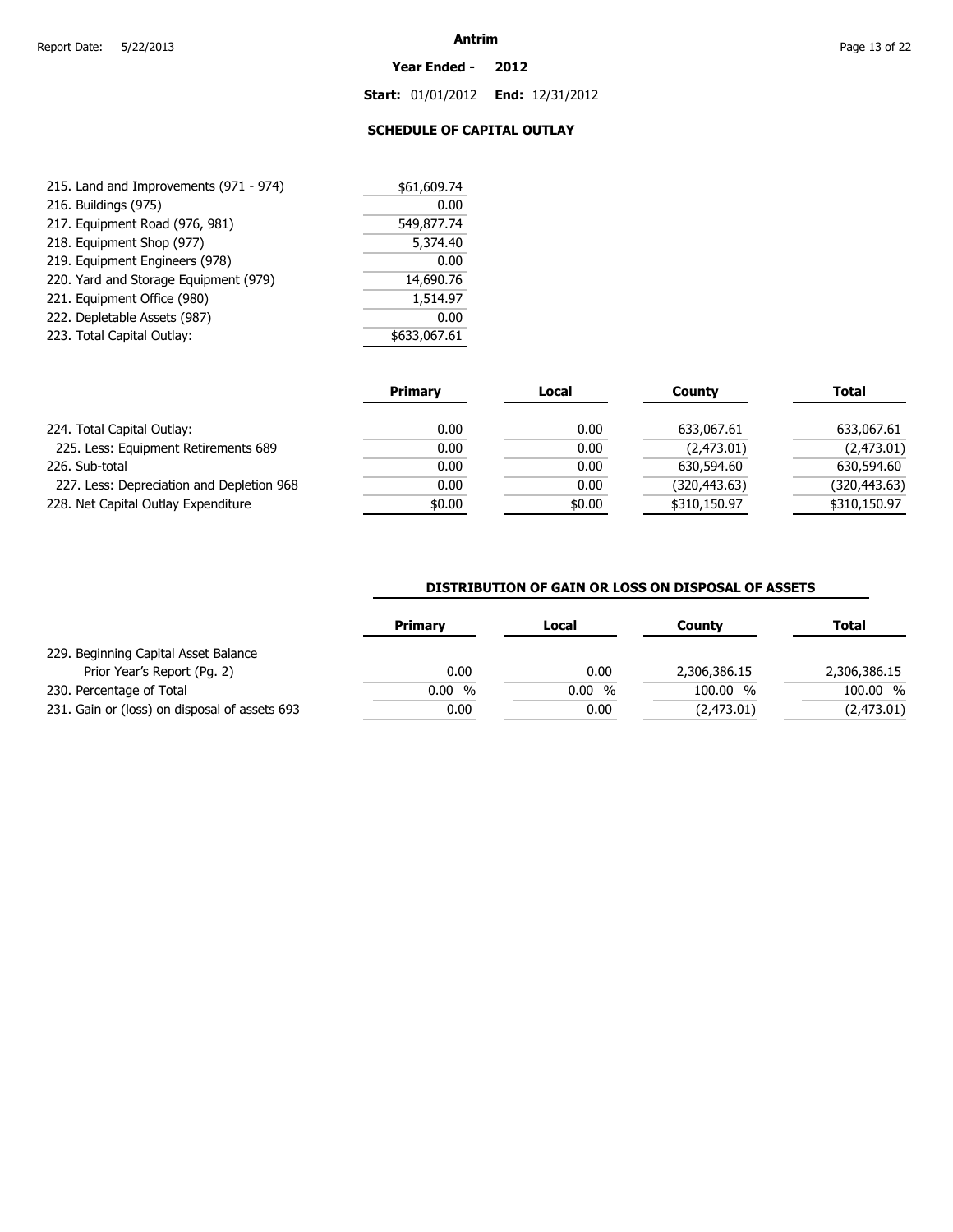#### **Year Ended - 2012**

**Start:** 01/01/2012 **End:** 12/31/2012

# **MAINTENANCE EXPENDITURES - 90% OF MTF RETURNS**

(For Compliance with Section 12(16) of Act 51)

|                                                           | <b>Primary</b>   | Local            |                |
|-----------------------------------------------------------|------------------|------------------|----------------|
|                                                           | <b>Road Fund</b> | <b>Road Fund</b> | <b>Total</b>   |
| 232. Michigan Transportation Fund (MTF) Returns           |                  |                  | \$3,309,379.05 |
| <b>DEDUCTIONS</b>                                         |                  |                  |                |
| 233. Administrative Expense (from Page 5<br>Expenditures) |                  |                  | 359,727.09     |
| 234. Total Capital Outlay (from Capital Outlay)           |                  |                  | 633,067.61     |
| 235. Debt Principal Payment (from Page 5<br>Expenditures) |                  |                  | 0.00           |
| 236. Interest Expense (from Page 5 Expenditures)          |                  |                  | 0.00           |
| 236 a. Total Deductions                                   |                  |                  | 992,794.70     |
| 236 b. Adjusted MTF Returns                               |                  |                  | 2,316,584.35   |
| 237. Preser - Struct Imp (from Page 5 Expenditures)       | \$119,983.92     | \$813,375.74     | 933,359.66     |
| 238. Routine Maintenance (from Page 5 Expenditures)       | 1,080,105.12     | 1,898,771.43     | 2,978,876.55   |
| 239. Less Federal Aid for Preser - Struct Imp             | 0.00             | 0.00             | 0.00           |
| 240. TOTAL RD EXPENSE (Excluding Fed Aid)                 | 1,200,089.04     | 2,712,147.17     | 3,912,236.21   |
| 241. 90% of Adjusted MTF Returns                          |                  |                  | 2,084,925.92   |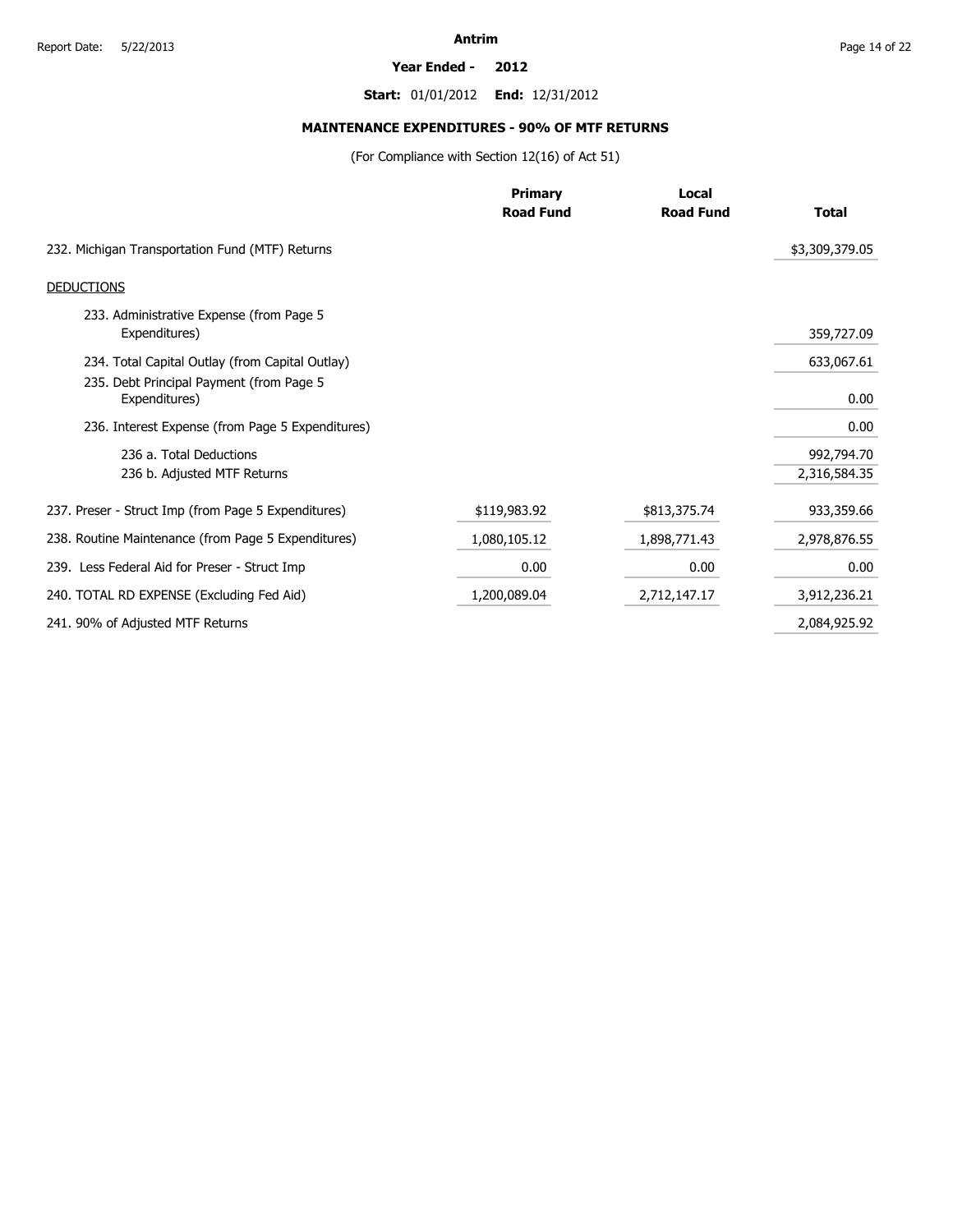**Year Ended - 2012**

## **Start:** 01/01/2012 **End:** 12/31/2012

## **TEN YEARS OF QUALIFIED EXPENDITURES FOR NON MOTORIZED IMPROVEMENTS**

(for Compliance with Section 10K of Act 51)

| <b>Fiscal Year</b> | 2003       | 2004       | 2005 | 2006       | 2007 |  |
|--------------------|------------|------------|------|------------|------|--|
| Expenditures (\$)  | 134,948.00 | 105,828.00 | 0.00 | 233,477.00 | 0.00 |  |
| <b>Fiscal Year</b> | 2008       | 2009       | 2010 | 2011       | 2012 |  |
| Expenditures (\$)  | 0.00       | 0.00       | 0.00 | 68,000.00  | 0.00 |  |

**242. TOTAL** \$542,253.00

Total must equal or exceed 1% of your Fiscal Year MTF returns multiplied by 10

330,937.91  $3,309,379.05 \times .10 =$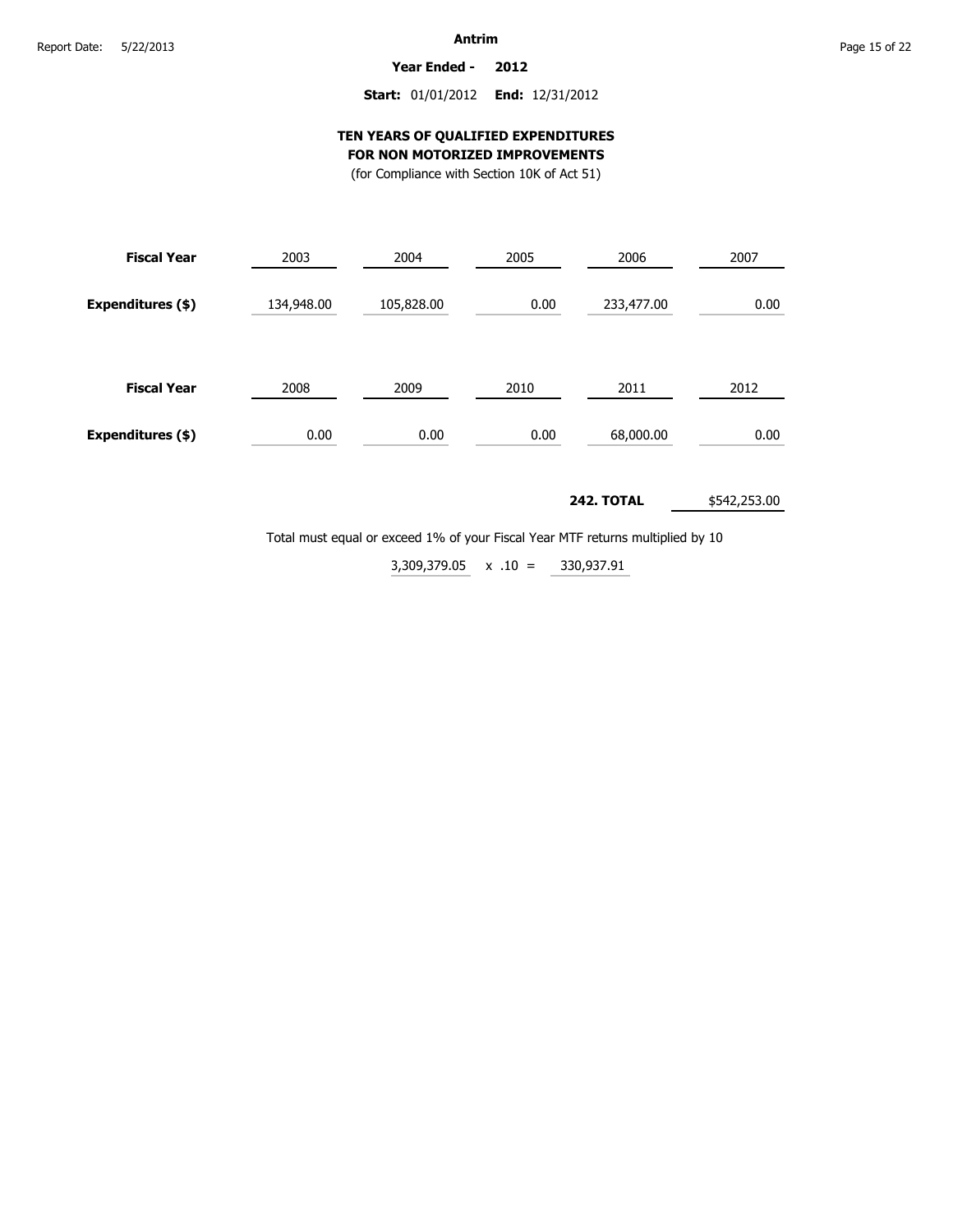#### **Year Ended - 2012**

**Start:** 01/01/2012 **End:** 12/31/2012

# **INDIRECT EQUIPMENT AND STORAGE EXPENSE Activity 511**

| <b>Account Number</b> | <b>Account Name</b>                           | <b>Amount Recorded</b> |  |  |
|-----------------------|-----------------------------------------------|------------------------|--|--|
| 707                   | Wages - Shop and Garage                       | \$73,413.98            |  |  |
| 712-724               | Fringe Benefits - Shop Employees              | 74,689.84              |  |  |
| 721                   | Drug Testing                                  | 2,256.68               |  |  |
| 728                   | Office Supplies - Shop                        | 0.00                   |  |  |
| 731                   | Janitor Supplies - Shop                       | 4,607.64               |  |  |
| 733                   | <b>Welding Supplies</b>                       | 4,516.29               |  |  |
| 734                   | Safety Supplies - Shop                        | 0.00                   |  |  |
| 736                   | <b>Tire Shop Supplies</b>                     | 0.00                   |  |  |
| 737                   | <b>Shop Supplies</b>                          | 32,614.44              |  |  |
| 791                   | Equipment Material/Parts Inventory Adjustment | 0.00                   |  |  |
| 801                   | Contractual Services - Shop                   | 0.00                   |  |  |
| 805                   | <b>Health Services</b>                        | 0.00                   |  |  |
| 806                   | <b>Laundry Services</b>                       | 6,218.50               |  |  |
| 807                   | Data Processing - Shop                        | 0.00                   |  |  |
| 810                   | Education Expense - Shop                      | 2,316.70               |  |  |
| 850-859               | Communications - Shop                         | 4,840.89               |  |  |
| 861                   | Travel and Mileage - Shop Employees           | 0.00                   |  |  |
| 862                   | Freight Costs                                 | 36.77                  |  |  |
| 875                   | Insurance - Shop Buildings                    | 40,735.70              |  |  |
| 876                   | Insurance - Boiler and Machine                | 0.00                   |  |  |
| 878                   | Insurance - Fleet                             | 15,860.00              |  |  |
| 883                   | Insurance - Underground Tank                  | 0.00                   |  |  |
| 921-923               | Utilities - Shop and Storage Buildings        | 49,678.07              |  |  |
| 931                   | <b>Buildings Repairs and Maintenance</b>      | 43,542.70              |  |  |
| 932                   | Yard and Storage Repairs and Maintenance      | 10,638.51              |  |  |
| 933                   | Shop Equipment Repairs and Maintenance        | 563.34                 |  |  |
| 934                   | Office Equipment Repairs and Maintenance      | 0.00                   |  |  |
| 941                   | Equipment Rental - Shop Pickup/Wrecker        | 0.00                   |  |  |
| 944-947               | Underground Storage Tank Expense              | 0.00                   |  |  |
| 956                   | Safety Expense - Shop                         | 6,106.63               |  |  |
| 968                   | Depreciation - Shop Building                  | 54,367.70              |  |  |
| 968                   | Depreciation - Storage Building               | 3,005.36               |  |  |
| 968                   | Depreciation - Shop Equipment                 | 7,188.03               |  |  |
| 968                   | Depreciation - Stockroom Expense              | 0.00                   |  |  |
| 707                   | Other:                                        | 5,882.46               |  |  |

**243. TOTAL** 

\$443,080.23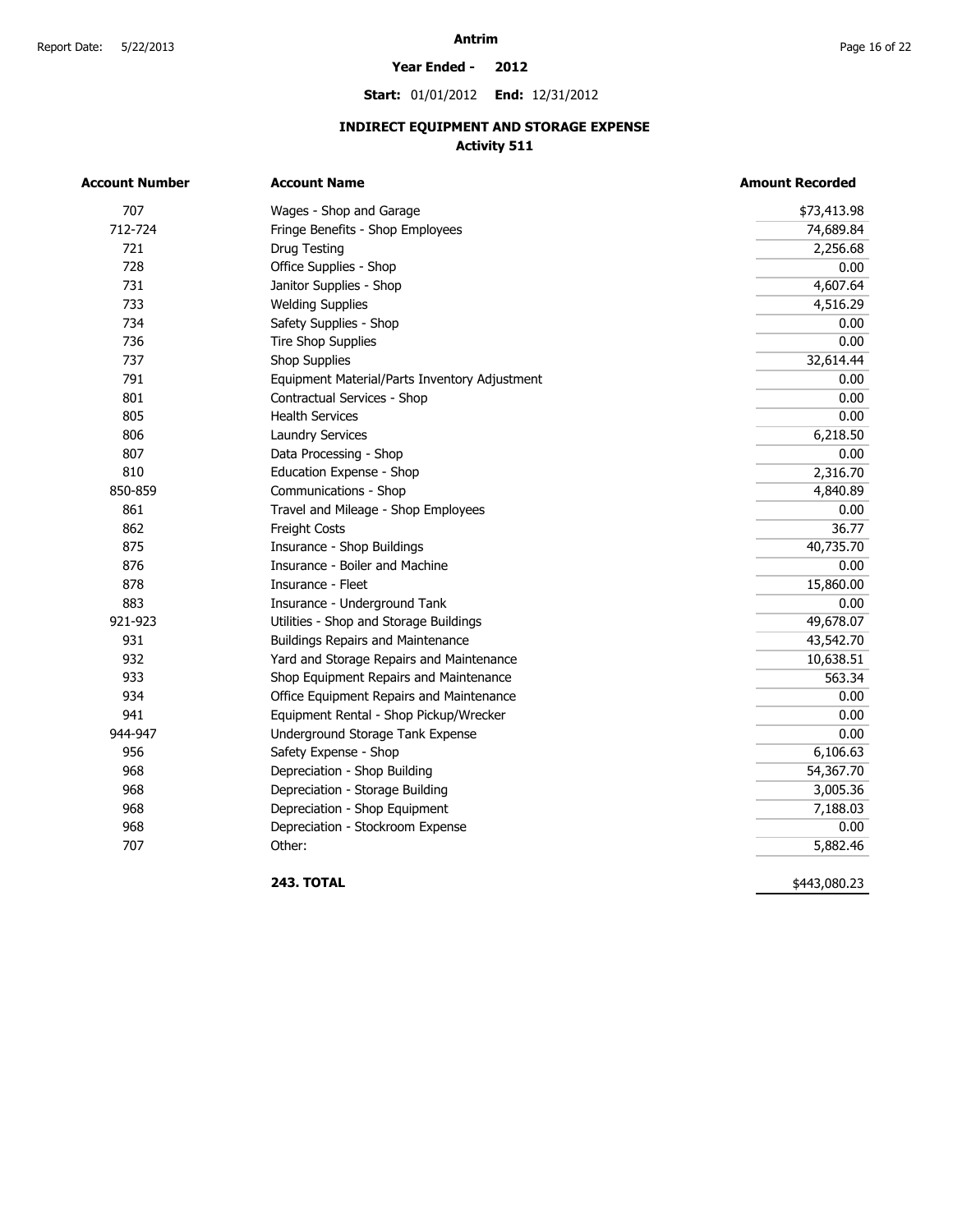#### **Year Ended - 2012**

**Start:** 01/01/2012 **End:** 12/31/2012

# **ADMINISTRATIVE EXPENSE SCHEDULE AND ALLOCATION**

(for Compliance with Section 14(4) of Act 51)

| <b>Account Number</b> | <b>Account Name</b>                           | <b>Amount Recorded</b> |
|-----------------------|-----------------------------------------------|------------------------|
| 703-708               | Salaries and Wages                            | \$181,830.66           |
| 709-714               | Administrative Leave                          | 0.00                   |
| 724                   | Fringe Benefits                               | 159,408.11             |
| 727                   | Postage                                       | 572.57                 |
| 728                   | Office Supplies                               | 3,925.49               |
| 730                   | Dues and Subscriptions                        | 7,326.85               |
| 801                   | <b>Contractual Services</b>                   | 0.00                   |
| 803                   | <b>Legal Services</b>                         | 700.00                 |
| 804                   | Auditing and Accounting Services              | 3,940.00               |
| 807                   | Data Processing                               | 9,173.16               |
| 810                   | Education                                     | 10,948.67              |
| 850-853               | Communications                                | 6,938.31               |
| 861                   | Travel and Mileage                            | 8,537.36               |
| 862                   | Freight                                       | 0.00                   |
| 873                   | <b>Public Relations</b>                       | 0.00                   |
| 874                   | Advertising                                   | 1,082.67               |
| 875                   | Insurance - Building and Contents             | 0.00                   |
| 876                   | Insurance - Boiler and Machinery              | 0.00                   |
| 877                   | Insurance - Bonds                             | 0.00                   |
| 880                   | Insurance - Umbrella                          | 0.00                   |
| 881                   | Insurance - Errors and Omissions              | 0.00                   |
| 882                   | Insurance - General Liability                 | 0.00                   |
| 920-923               | <b>Utilities</b>                              | 2,765.42               |
| 931                   | <b>Building Repair/Maintenance</b>            | 1,660.32               |
| 934                   | Office Equipment Repair/Maintenance           | 0.00                   |
| 942                   | <b>Building Rental</b>                        | 0.00                   |
| 955-956               | Miscellaneous                                 | 20,231.94              |
| 966-967               | Overhead                                      | 0.00                   |
| 968                   | Depreciation - Buildings                      | 0.00                   |
| 968                   | Depreciation - Engineering Equipment          | 1,979.64               |
| 968                   | Depreciation - Office Equipment and Furniture | 6,181.24               |
|                       | Other:                                        | 2,486.62               |
|                       | <b>244. TOTAL</b>                             | \$429,689.03           |
|                       |                                               |                        |

# **Less: Credits to Administrative Expense**

| 646 | Handling Charges on Materials Sold             | 0.00          |
|-----|------------------------------------------------|---------------|
| 629 | Overhead - State Trunkline Maintenance         | (69, 444.58)  |
| 691 | Purchase Discounts                             | 0.00          |
|     | Other:                                         | (517.36)      |
|     | <b>Total Credits to Administrative Expense</b> | \$(69,961.94) |
|     | 245. Net Administrative Expense                | \$359,727.09  |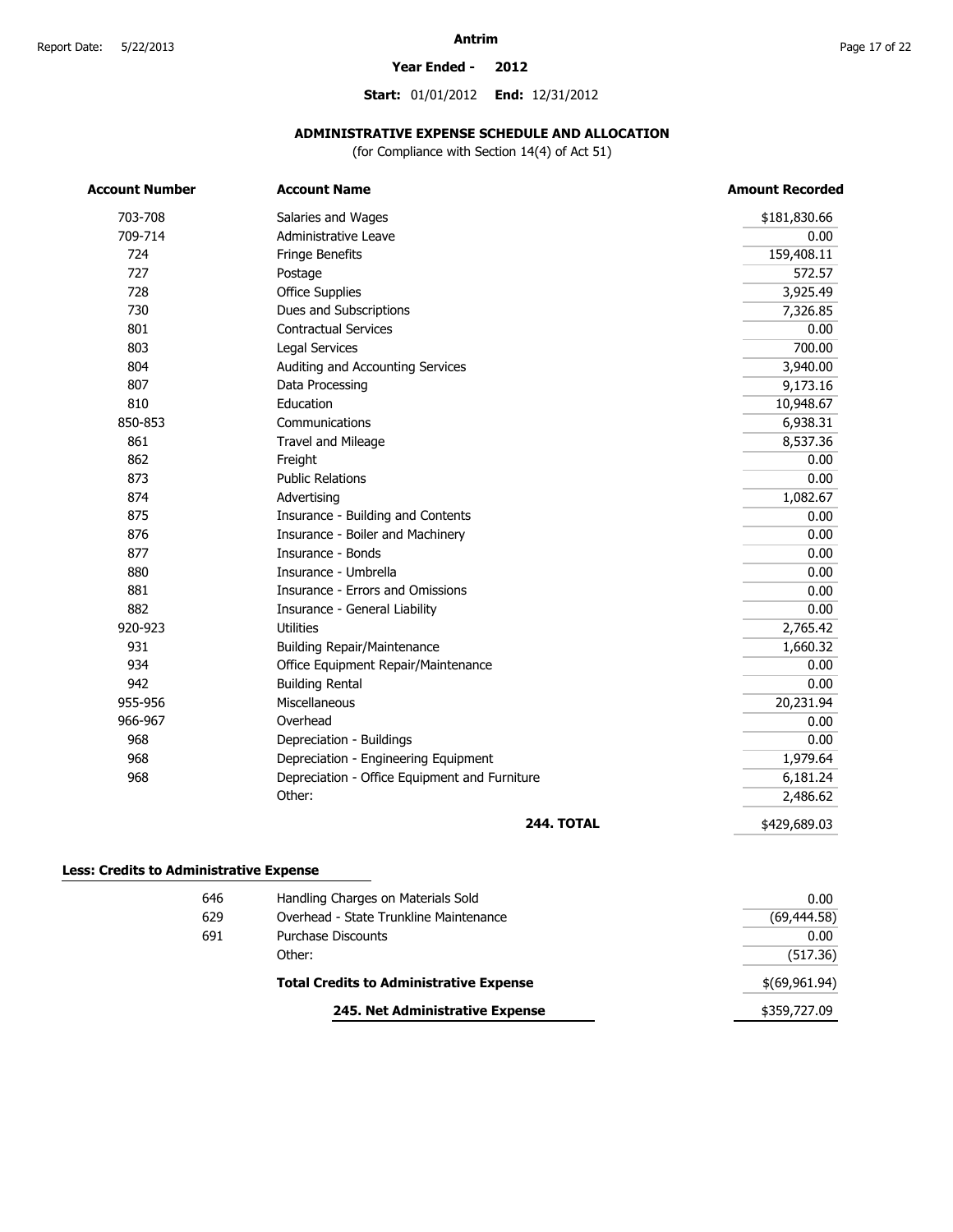#### **Year Ended - 2012**

**Start:** 01/01/2012 **End:** 12/31/2012

## **Forest Road Report**

This information is required by Act 231, P.A. of 1987, as amended.

| <b>Road Name</b> | Location     | <b>Amount Spent (\$)</b> | <b>Project Type</b>      |
|------------------|--------------|--------------------------|--------------------------|
| Snowridge        | Star         | 9,000.00                 | Resurfacing              |
| Pleasant Hill    | <b>Banks</b> |                          | 9,000.00 Resurfacing     |
| Cemetery         | Helena       |                          | 5,000.00 GravelSurfacing |
| Hejhal           | Jordan       |                          | 9,000.00 Resurfacing     |
| Vance            | Echo         |                          | 4,000.00 Resurfacing     |
| schofield        | Echo         |                          | 4,000.00 Resurfacing     |
| Graham           | Echo         |                          | 2,104.51 Resurfacing     |
| Soderquist       | Mancelona    |                          | 9,000.00 GravelSurfacing |

**246. Total** \$51,104.51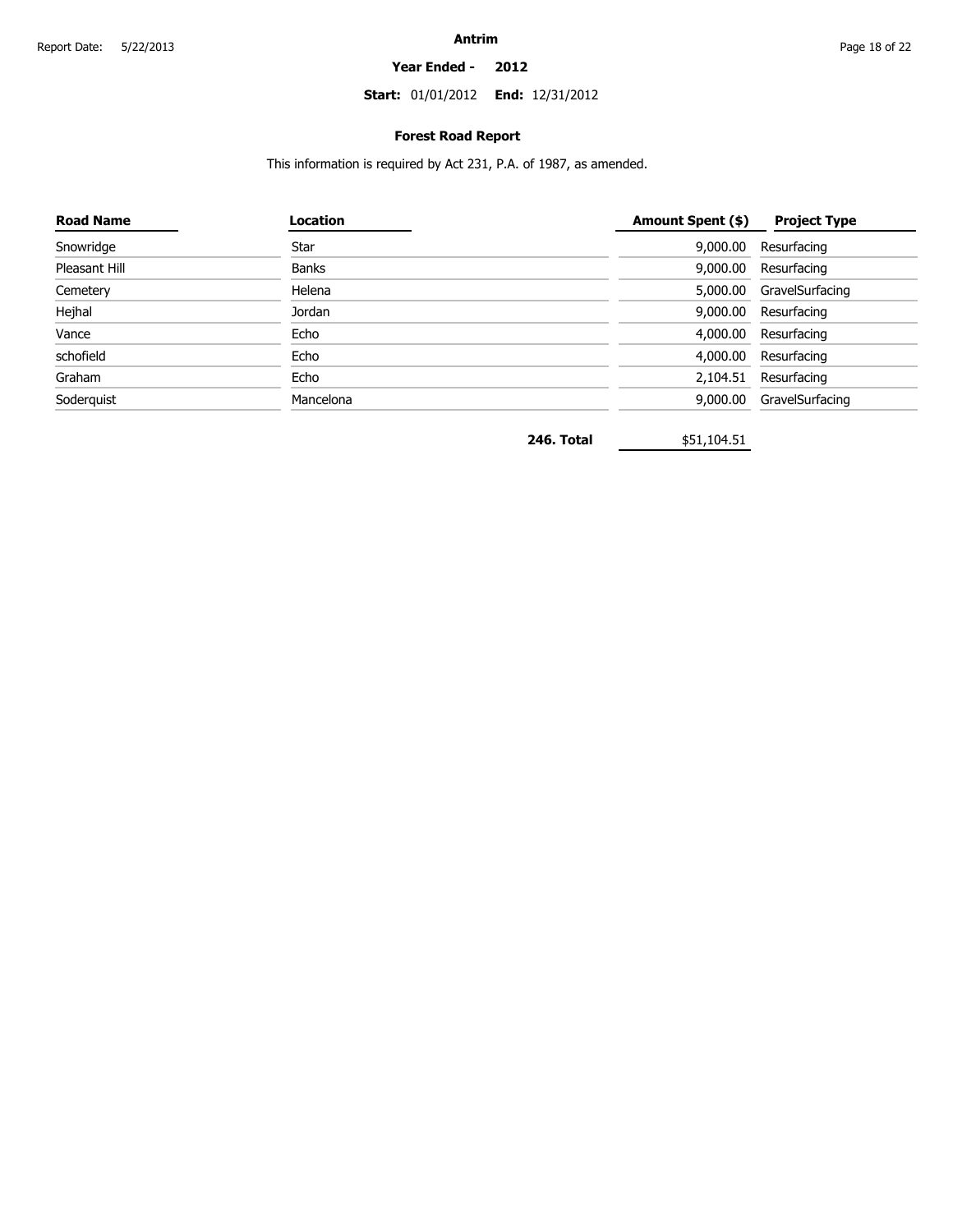#### **Year Ended - 2012**

### **Start:** 01/01/2012 **End:** 12/31/2012

# **CONSTRUCTION / CAPACITY IMPROVEMENTS / STRUCTURAL IMPROVEMENTS Summary**

## **CONSTRUCTION / CAPACITY IMPROVEMENTS**

|                                      | Primary System |  |              | Local System |       |     |              |
|--------------------------------------|----------------|--|--------------|--------------|-------|-----|--------------|
| <b>ROADS</b>                         | *Unit          |  |              | Expenditures | *Unit |     | Expenditures |
| 247. New Construction, New Location  | $0.00$ mi.     |  | $\mathsf{x}$ | \$0.00       | 0.00  | mi. | \$0.00       |
| 248. Widening                        | $0.00$ mi.     |  |              | 0.00         | 0.00  | mi. | 0.00         |
| <b>BRIDGES</b>                       |                |  |              |              |       |     |              |
| 249. New Location                    | $0.00$ ea.     |  |              | 0.00         | 0.00  | ea. | 0.00         |
| 250. TOTAL CONSTRUCTION/CAPACITY IMP |                |  |              | \$0.00       |       |     | \$0.00       |

### **PRESERVATION - STRUCTURAL IMPROVEMENTS**

|                                             | Primary System |  |              |              | Local System |  |              |  |
|---------------------------------------------|----------------|--|--------------|--------------|--------------|--|--------------|--|
| <b>ROADS</b>                                | *Unit          |  |              | Expenditures | *Unit        |  | Expenditures |  |
| 251. Reconstruction                         | $0.00$ mi.     |  | $\mathsf{x}$ | \$0.00       | $0.00$ mi.   |  | \$0.00       |  |
| 252. Resurfacing                            | 1.19 mi.       |  |              | 119,983.92   | 5.47 mi.     |  | 573,689.01   |  |
| 253. Gravel Surfacing                       | 0.00 mi.       |  |              | 0.00         | 3.11 mi.     |  | 239,686.73   |  |
| 254. Paving Gravel Roads                    | $0.00$ mi.     |  |              | 0.00         | $0.00$ mi.   |  | 0.00         |  |
| <b>SAFETY PROJECTS</b>                      |                |  |              |              |              |  |              |  |
| 255. Intersection Improvements              | $0.00$ ea.     |  |              | 0.00         | $0.00$ ea.   |  | 0.00         |  |
| 256. Railroad Crossing Improvements         | $0.00$ ea.     |  |              | 0.00         | $0.00$ ea.   |  | 0.00         |  |
| 257. Other                                  | $0.00$ ea.     |  |              | 0.00         | $0.00$ ea.   |  | 0.00         |  |
| <b>MISCELLANEOUS</b>                        |                |  |              |              |              |  |              |  |
| 258. Roadside Parks                         | $0.00$ ea.     |  |              | 0.00         | $0.00$ ea.   |  | 0.00         |  |
| 259. Other                                  | $0.00$ ea.     |  |              | 0.00         | $0.00$ ea.   |  | 0.00         |  |
| 260. Subtotals                              |                |  |              | 119,983.92   |              |  | 813,375.74   |  |
| <b>BRIDGES</b>                              |                |  |              |              |              |  |              |  |
| 261. Replacement                            | $0.00$ ea.     |  |              | 0.00         | $0.00$ ea.   |  | 0.00         |  |
| 262. Recondition or Repair                  | $0.00$ ea.     |  |              | 0.00         | $0.00$ ea.   |  | 0.00         |  |
| 263. Replace with Culvert                   | $0.00$ ea.     |  |              | 0.00         | $0.00$ ea.   |  | 0.00         |  |
| 264. Bridge Subtotals                       |                |  |              | 0.00         |              |  | 0.00         |  |
| <b>265. TOTAL PRESERVATION - STRUCT IMP</b> |                |  |              | \$119,983.92 |              |  | \$813,375.74 |  |

\*All Units are to be reported in the Fiscal Year that the project is opened for use.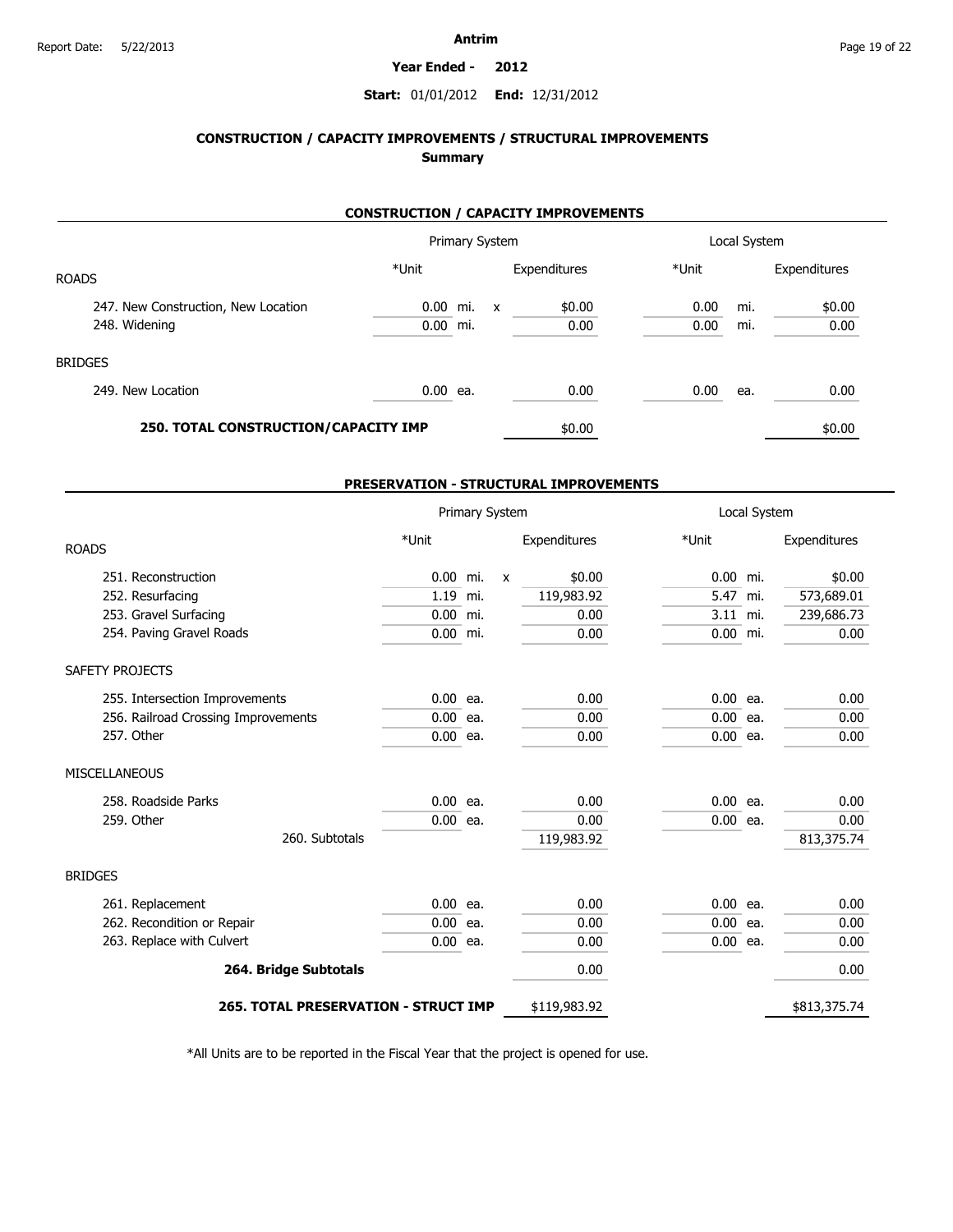#### **Year Ended - 2012**

# **Start:** 01/01/2012 **End:** 12/31/2012

## **SCHEDULE OF TOWNSHIP MILEAGE AND POPULATION**

|                                |                       | <b>Local Roads</b>             |                                 |                                  | <b>Primary Roads</b>           |                                 |                                     |                                 |
|--------------------------------|-----------------------|--------------------------------|---------------------------------|----------------------------------|--------------------------------|---------------------------------|-------------------------------------|---------------------------------|
|                                |                       | <b>Miles</b><br><b>Outside</b> |                                 |                                  | <b>Miles</b><br><b>Outside</b> |                                 |                                     |                                 |
|                                |                       | <b>Municipalities</b>          |                                 | <b>Municipalities</b>            |                                |                                 |                                     |                                 |
|                                | <b>Total</b><br>Local | Local<br><b>Urban</b>          | <b>Funds</b><br><b>Received</b> | <b>Total</b><br>Primary          | Primary<br><b>Urban</b>        | <b>Funds</b><br><b>Received</b> | <b>Population</b><br><b>Outside</b> | <b>Funds</b><br><b>Received</b> |
| <b>Township</b>                | (m <sub>i</sub> )     | (m <sub>i</sub> )              | $($ \$)                         | (m <sub>i</sub> )                | (m <sub>i</sub> )              | $($ \$)                         | <b>Municipalities</b>               | $(*)$                           |
| <b>BANKS</b>                   | 56.58                 | 0.00                           | 87,529.26                       | 28.14                            | 0.00                           | 39,761.82                       | 1,260                               | 13,860.00                       |
| <b>CENTRAL LAKE</b>            | 37.13                 | 0.00                           | 57,440.11                       | 20.11                            | 0.00                           | 28,415.43                       | 1,246                               | 13,706.00                       |
| <b>CHESTONIA</b>               | 32.30                 | 0.00                           | 49,968.10                       | 5.94                             | 0.00                           | 8,393.22                        | 511                                 | 5,621.00                        |
| <b>CUSTER</b>                  | 45.41                 | 0.00                           | 70,249.27                       | 14.93                            | 0.00                           | 21,096.09                       | 1,136                               | 12,496.00                       |
| <b>ECHO</b>                    | 27.67                 | 0.00                           | 42,805.49                       | 22.23                            | 0.00                           | 31,410.99                       | 877                                 | 9,647.00                        |
| <b>ELK RAPIDS</b>              | 8.96                  | 0.00                           | 13,861.12                       | 5.28                             | 0.00                           | 7,460.64                        | 989                                 | 10,879.00                       |
| <b>FOREST HOME</b>             | 32.25                 | 0.00                           | 49,890.75                       | 20.96                            | 0.00                           | 29,616.48                       | 1,177                               | 12,947.00                       |
| <b>HELENA</b>                  | 25.54                 | 0.00                           | 39,510.38                       | 17.16                            | 0.00                           | 24,247.08                       | 1,001                               | 11,011.00                       |
| <b>JORDAN</b>                  | 28.79                 | 0.00                           | 44,538.13                       | 10.95                            | 0.00                           | 15,472.35                       | 992                                 | 10,912.00                       |
| <b>KEARNEY</b>                 | 44.17                 | 0.00                           | 68,330.99                       | 14.47                            | 0.00                           | 20,446.11                       | 1,222                               | 13,442.00                       |
| <b>MANCELONA</b>               | 145.39                | 0.00                           | 224,918.33                      | 17.64                            | 0.00                           | 24,925.32                       | 3,010                               | 33,110.00                       |
| <b>MILTON</b>                  | 48.09                 | 0.00                           | 74,395.23                       | 17.70                            | 0.00                           | 25,010.10                       | 2,204                               | 24,244.00                       |
| <b>STAR</b>                    | 76.38                 | 0.00                           | 118,159.86                      | 8.15                             | 0.00                           | 11,515.95                       | 926                                 | 10,186.00                       |
| <b>TORCH LAKE</b>              | 19.56                 | 0.00                           | 30,259.32                       | 5.05                             | 0.00                           | 7,135.65                        | 1,194                               | 13,134.00                       |
| <b>WARNER</b>                  | 34.94                 | 0.00                           | 54,052.18                       | 1.72                             | 0.00                           | 2,430.36                        | 416                                 | 4,576.00                        |
| 266. Totals                    | 663.16                | 0.00                           | \$1,025,908.52                  | 210.43                           | 0.00                           | \$297,337.59                    | 18,161                              | \$199,771.00                    |
| Local Road Rate Per Mile       |                       |                                | 1547                            | Primary Road Rate Per Mile       |                                | 1413                            |                                     |                                 |
| Local Urban Road Rate Per Mile |                       |                                | 1487                            | Primary Urban Road Rate Per Mile |                                | 8924                            |                                     |                                 |
| Population Rate Per Capita     |                       |                                | 11                              |                                  |                                |                                 |                                     |                                 |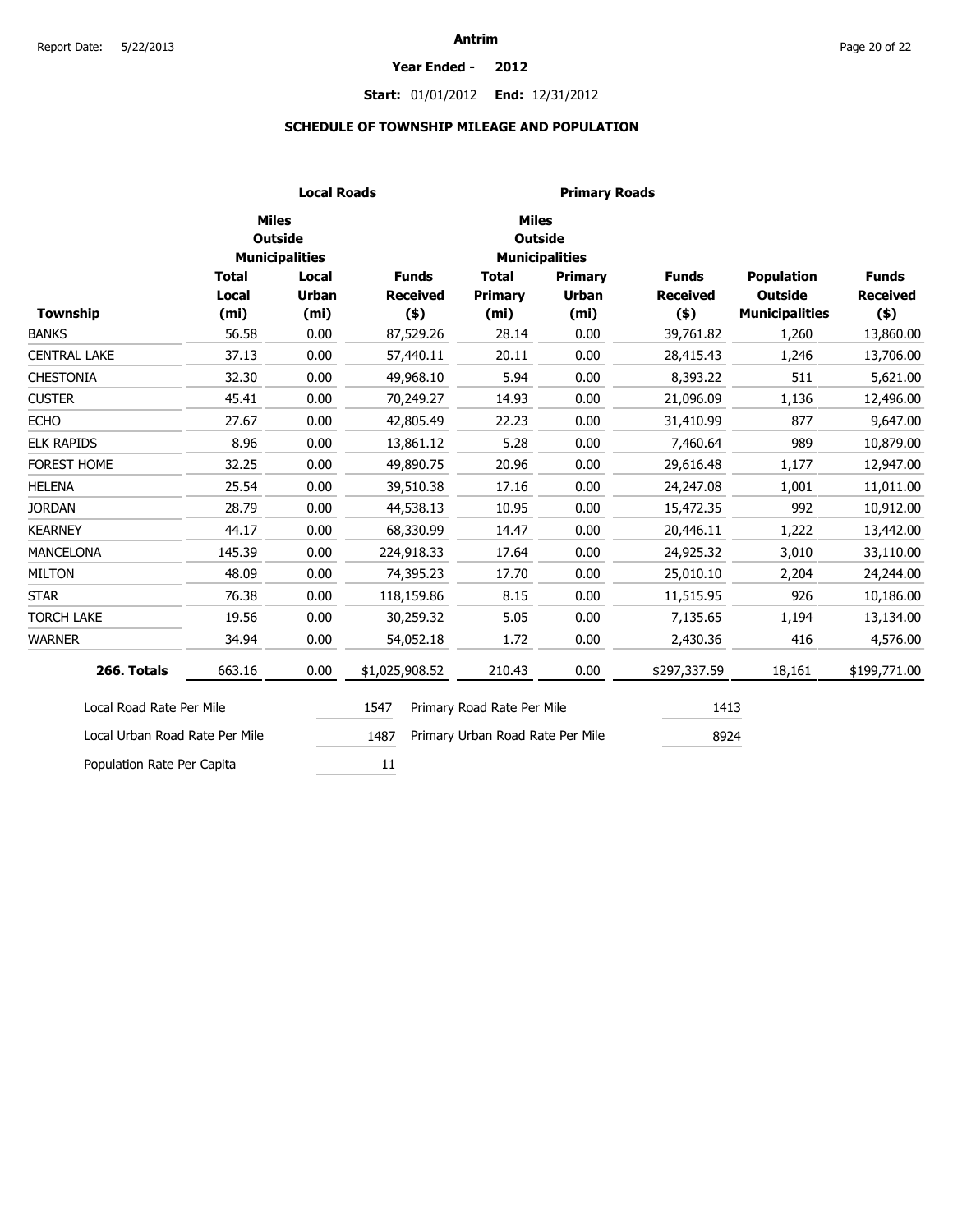#### **Year Ended - 2012**

### **Start:** 01/01/2012 **End:** 12/31/2012

# **SCHEDULE OF TOWNSHIP EXPENDITURES AND CONTRIBUTIONS Expenditures**

|                     | Construction/<br>Capacity | <b>Preservation -</b><br><b>Struct</b> |              | Township<br>Contributions* (\$) |  |
|---------------------|---------------------------|----------------------------------------|--------------|---------------------------------|--|
| Township            | Improvement (\$)          | Improvement (\$)                       | Total $(*)$  |                                 |  |
| <b>BANKS</b>        | 0.00                      | 98,009.20                              | 98,009.20    | 84,763.55                       |  |
| <b>CENTRAL LAKE</b> | 0.00                      | 50,398.41                              | 50,398.41    | 43,783.57                       |  |
| <b>CHESTONIA</b>    | 0.00                      | 0.00                                   | 0.00         | 0.00                            |  |
| <b>CUSTER</b>       | 0.00                      | 0.00                                   | 0.00         | 170,923.25                      |  |
| <b>ECHO</b>         | 0.00                      | 87,775.96                              | 87,775.96    | 82,746.98                       |  |
| <b>ELK RAPIDS</b>   | 0.00                      | 119,983.92                             | 119,983.92   | 114,589.14                      |  |
| <b>FOREST HOME</b>  | 0.00                      | 0.00                                   | 0.00         | 13,295.91                       |  |
| <b>HELENA</b>       | 0.00                      | 73,812.80                              | 73,812.80    | 64,057.06                       |  |
| <b>JORDAN</b>       | 0.00                      | 74,317.26                              | 74,317.26    | 94,183.83                       |  |
| <b>KEARNEY</b>      | 0.00                      | 0.00                                   | 0.00         | 8,388.64                        |  |
| <b>MANCELONA</b>    | 0.00                      | 111,837.43                             | 111,837.43   | 97,321.36                       |  |
| <b>MILTON</b>       | 0.00                      | 186,178.02                             | 186,178.02   | 160,918.97                      |  |
| <b>STAR</b>         | 0.00                      | 112,611.07                             | 112,611.07   | 100,388.52                      |  |
| <b>TORCH LAKE</b>   | 0.00                      | 0.00                                   | 0.00         | 32,689.66                       |  |
| <b>WARNER</b>       | 0.00                      | 18,435.59                              | 18,435.59    | 50,480.42                       |  |
| 267. Totals         | \$0.00                    | \$933,359.66                           | \$933,359.66 | \$1,118,530.86                  |  |

\*The Township Contributions Totals and the Funds expended for Construction and Preservation amount may not balance. The Township Contributions list all funds contributed by each township and will balance back to the amount reported on the Statement of Revenues, Line 74, Township Contributions.

The total funds expended are for Construction and Preservation only. They do not contain funds expended for Routine Preventative Maintenance.